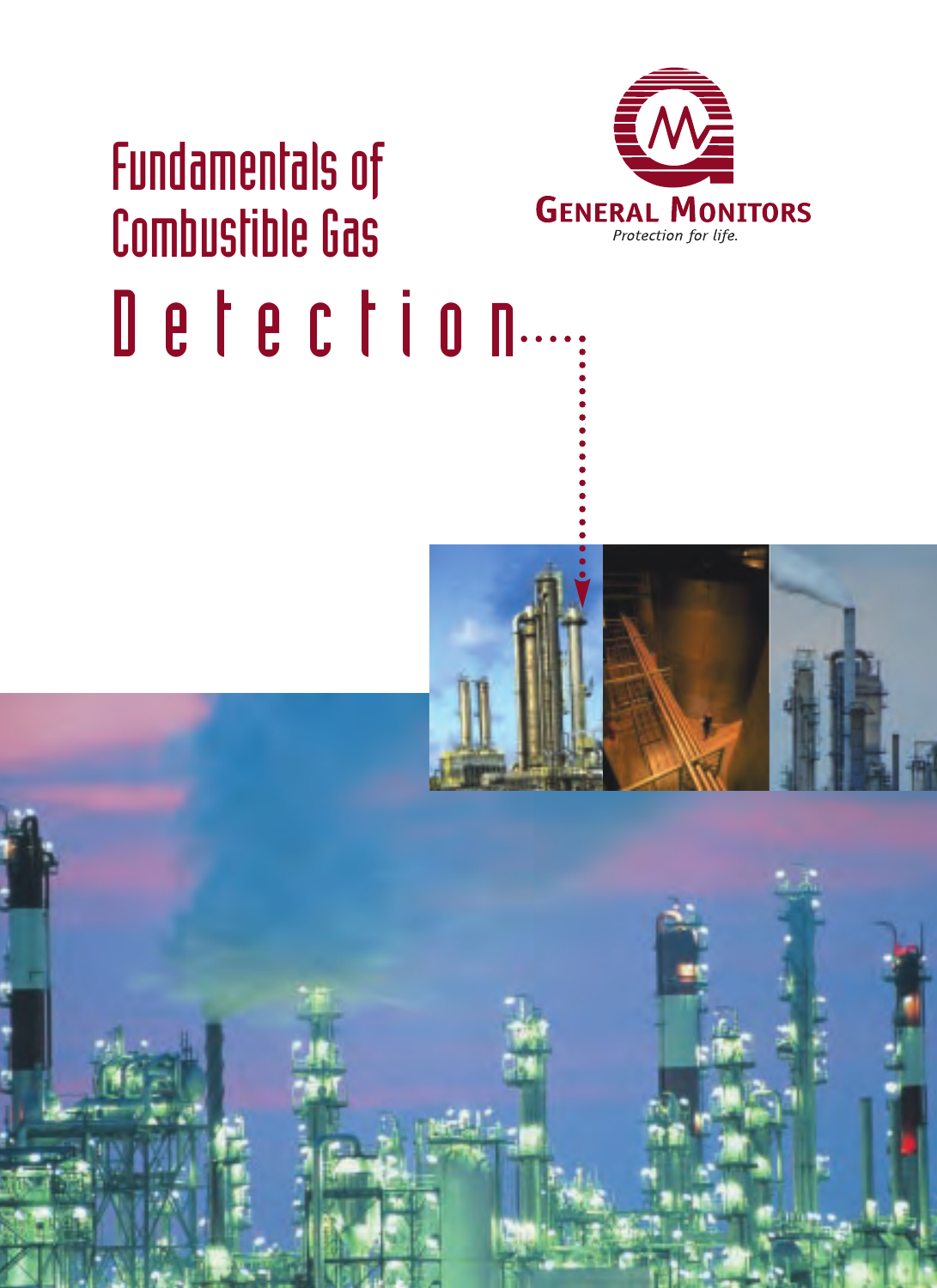## FUNDAMENTALS OF COMBUSTIBLE GAS DETECTION

**A Guide to the Characteristics of Combustible Gases and Applicable Detection Technologies**

Published by the Technical Staff of **GENERAL MONITORS**

26776 Simpatica Circle Lake Forest, California 92630 Tel. +1-949-581-4464 Fax +1-949-581-1151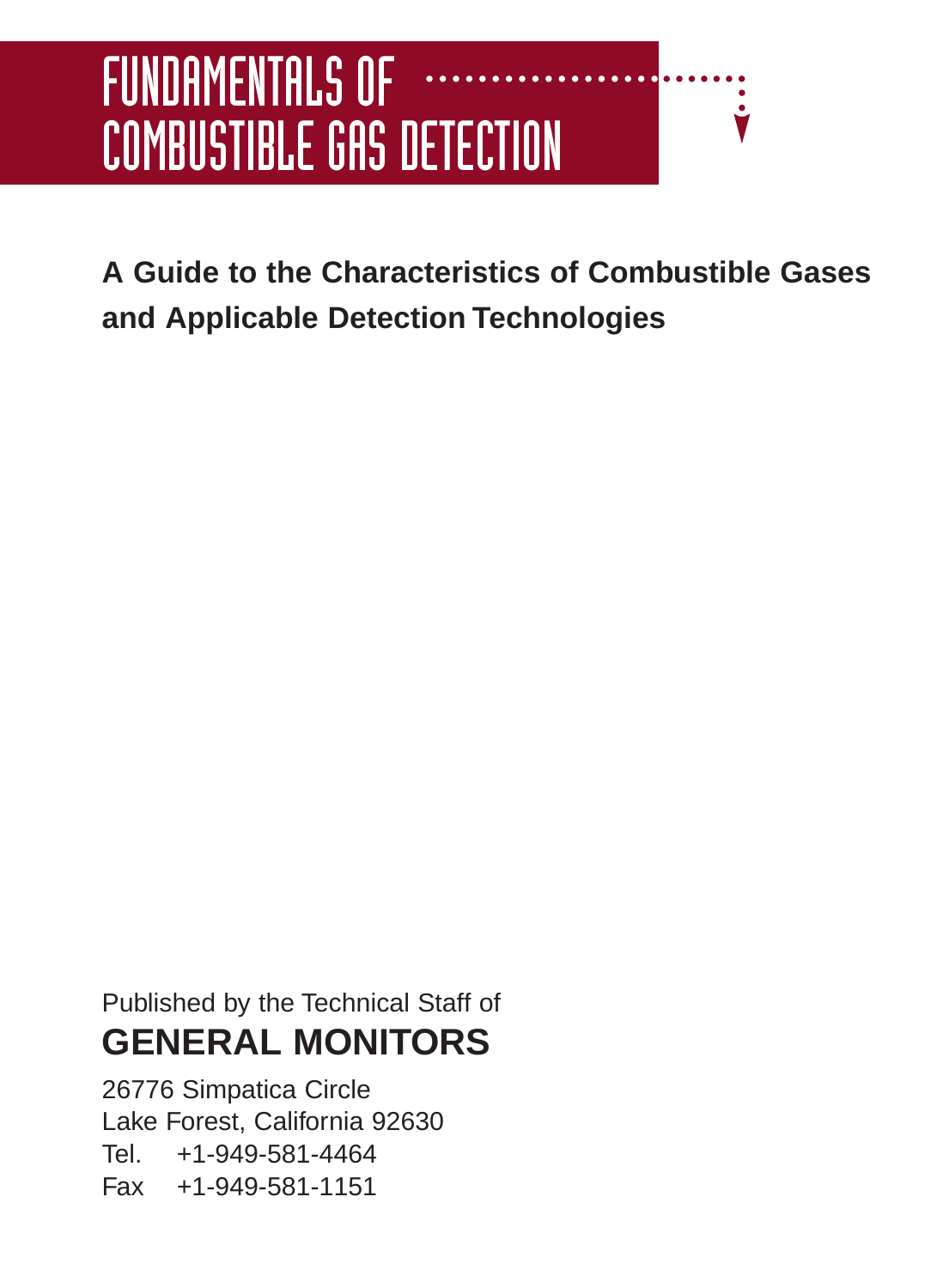## Table of Contents

### Chapter One

| <b>Nature and Properties of Combustible Gases</b><br>Properties of Combustible Gases & Liquids<br><b>Common Flammable Industrial Gases</b><br>Flammable and Combustible Liquids<br><b>Physical and Chemical Properties Charts</b> | 6<br>7<br>8<br>9 |
|-----------------------------------------------------------------------------------------------------------------------------------------------------------------------------------------------------------------------------------|------------------|
| Chapter Two                                                                                                                                                                                                                       |                  |
| <b>Detection Technologies</b><br><b>Electrocatalytic Detectors</b><br><b>Infrared Detectors</b>                                                                                                                                   | 14<br>17         |
| <b>Chapter Three</b>                                                                                                                                                                                                              |                  |
| <b>Application</b><br><b>Hazard Assessment</b><br><b>Sensor Placement</b><br>Combustible Applications (by area and technology)                                                                                                    | 22<br>23<br>25   |
| <b>Chapter Four</b>                                                                                                                                                                                                               |                  |
| <b>Area Classifications</b><br><b>National Electric Code</b><br>International Electrotechnical Committee (IEC)<br><b>Classification Comparison</b>                                                                                | 28<br>30<br>31   |
| Hooendix                                                                                                                                                                                                                          |                  |

Terminology 34

 $\bullet$  $\dot{\check{\mathbf{y}}}$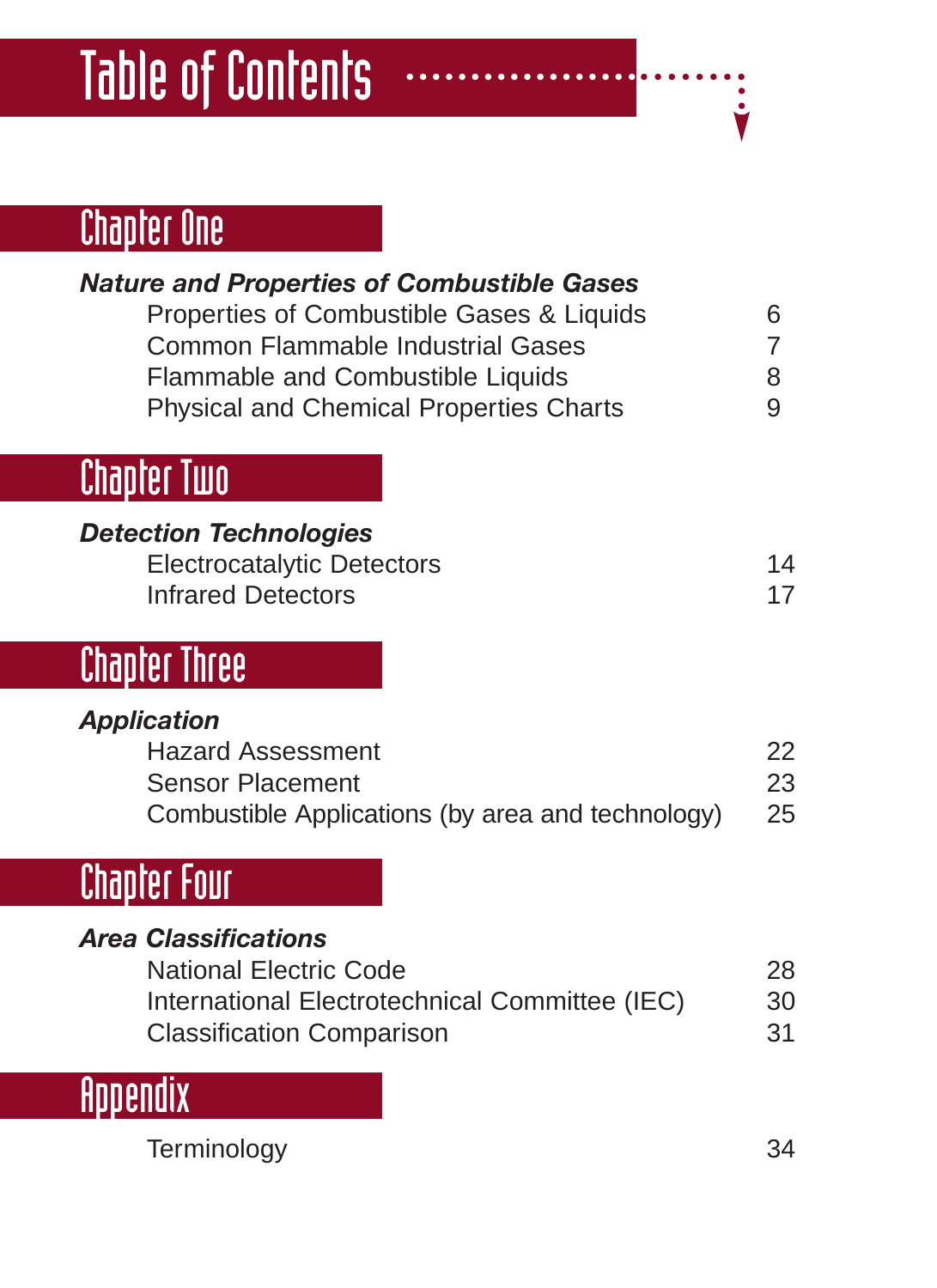

Nature and Properties of Combustible Gases

- $\cdots$  Properties of combustible gases and liquids
- **...>** Common flammable industrial gases
- $\cdots$  Flammable and combustible liquids
- $\cdots$  Physical and chemical properties charts

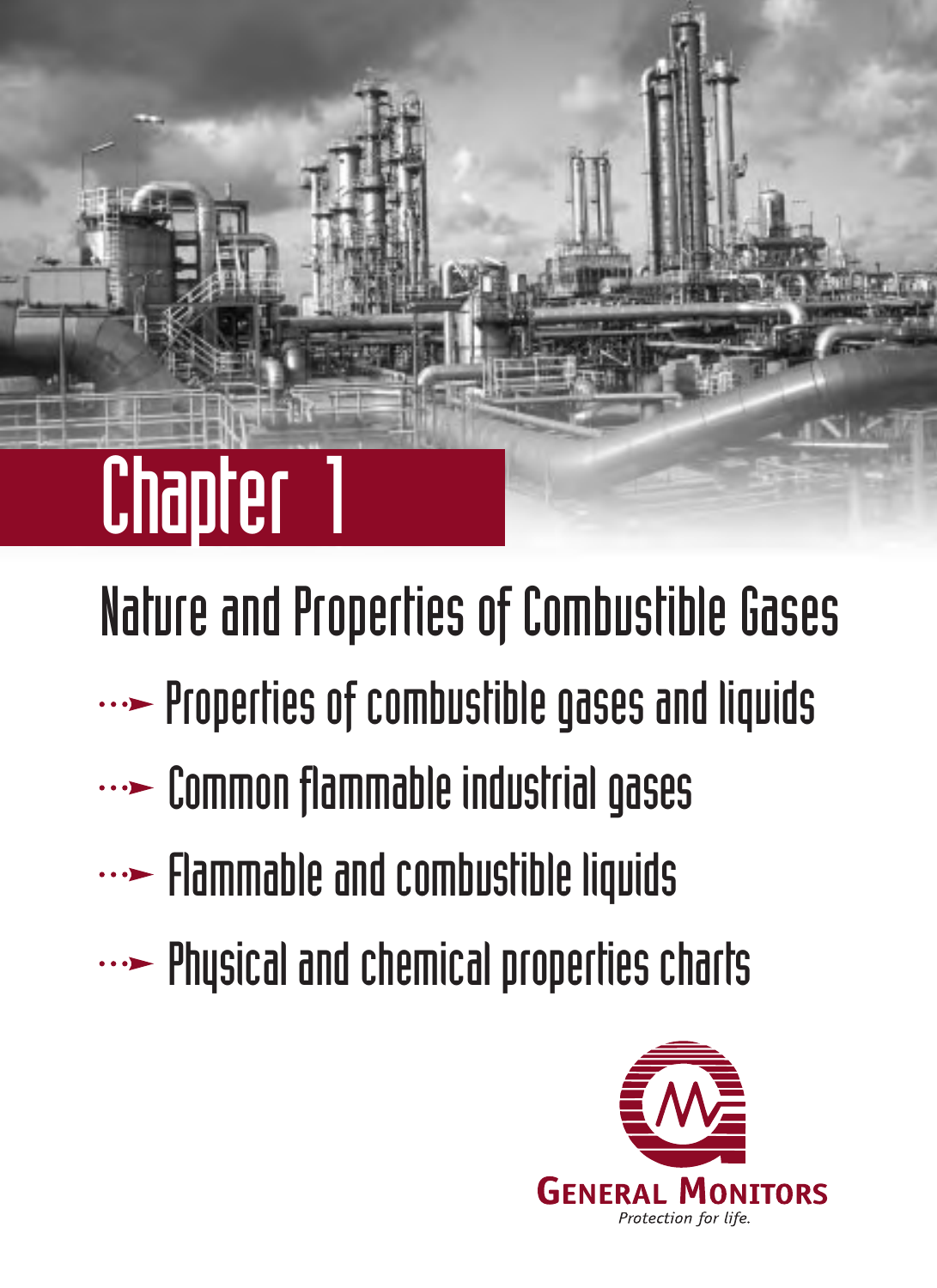## Nature & Properties of Combustible Gases…

To develop an appropriate strategy for the implementation of a combustible gas detection system, a basic understanding of the properties of combustible materials is necessary. In our discussion we will identify the general properties necessary for determining a material's hazardous potential, then turn our attention to specific information on combustible gases and liquids.

### Properties of Combustible Gases & Liquids

The following properties represent those that are important in evaluating the hazardous potential of a substance.

### *Flash Point.*

This is the lowest temperature at which a liquid gives off sufficient vapor at its surface to form a flammable or an explosive mixture. Many hazardous liquids have flash points at or below room temperature and are covered by a layer of flammable vapors that will ignite immediately if exposed to an ignition source. Vaporization increases as temperature rises and consequently they are more hazardous at elevated temperatures.

### *Open-Cup Flash Point.*

The minimum temperature at which the liquid gives off sufficient vapor to form an ignitable mixture with air. Open cup testing is a method of determining this flash point, and although less accurate than closed cup testing, it is necessary for certain substances.

### *Auto-ignition Temperature.*

Sometimes referred to as spontaneous ignition temperature, or "SIT," this is the minimum temperature for self-sustained combustion of a substance, independent of the heating or heated element. This temperature is generally well above the open-cup flash point.

### *Lower Explosive Limit (LEL) or Lower Flammable Limit (LFL).*

This is the minimum concentration of a flammable gas or vapor that will propagate flame when exposed to a source of ignition. Commonly abbreviated LEL or LFL, a mixture below this concentration level is considered too "lean" to burn. An increase in atmospheric temperature or pressure will decrease the LEL of a gas or vapor.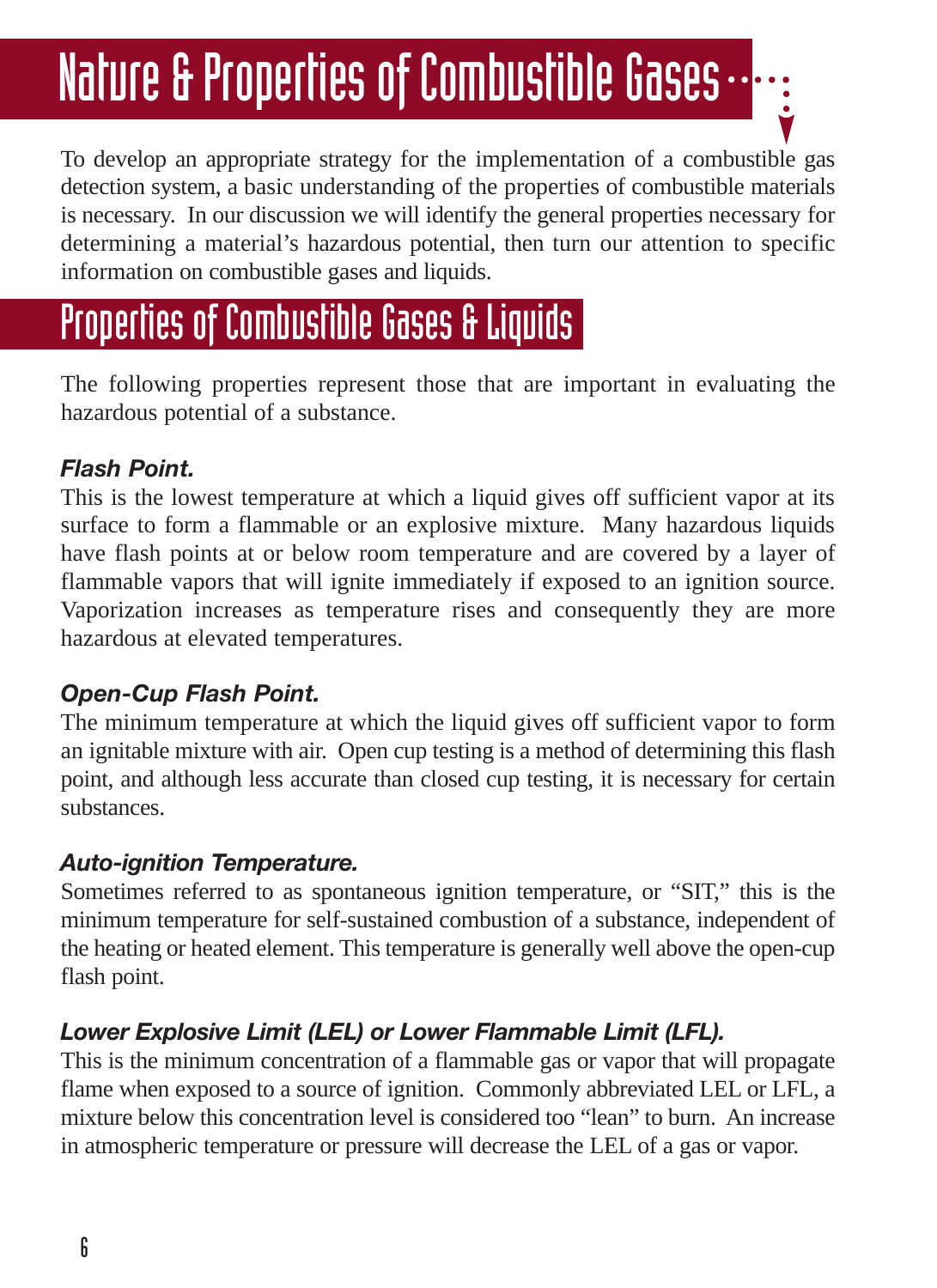### *Explosive Range.*

This includes all concentrations (measured as a percent of volume in air) of a flammable gas or vapor that will propagate flame when exposed to a source of ignition. Many common flammable liquids have very wide explosive ranges. The explosive range of all flammable gases and vapors will vary with temperature and pressure.

### *Upper Explosive Limit (UEL) or Upper Flammable Limit (UFL).*

The maximum concentration of gas in air that will combust. Any higher percentage of combustible gas or lower amount of oxygen in the mixture of the two, and the mixture will be too "rich" to sustain combustion.

### *Vapor Density.*

This is the relative density of the vapor as compared with air. It is calculated as the ratio of the molecular weight of the vapor to the molecular weight of air. A vapor density less than one indicates a substance lighter than air; conversely, densities greater than one indicate a substance heavier than air. All flammable liquid vapors are heavier than air and can travel along a gradient for considerable distances to an ignition source.

### Common Flammable Industrial Gases

For our purpose, we will use the term "industrial gases" to refer to a variety of compressed gases and liquids used in manufacturing processes. Under this definition a particular gas may have a variety of applications, such as a source of heat or power generation, or as a solvent or for medical applications. As a rule, these gases and liquids are manufactured elsewhere and then transported to and stored at the enduser's facility. We will limit our consideration to flammable gases.

A flammable gas is one that can burn when brought in contact with heat or flame. A flammable compressed gas is one in which a mixture of 13 percent or less (by volume) with air is flammable or the flammable range with air is under 12 percent. Under certain conditions, flame velocities of these gases after ignition can progress to detonation speeds producing violent explosions and damage.

### *Acetylene.*

Acetylene is colorless and odorless in its pure state, lighter than air and highly flammable. Its low LFL and wide flammability range make it extremely easy to ignite. In the presence of moisture, acetylene can react with copper, silver and mercury to form metallic acetylides that are shock-sensitive, explosive compounds.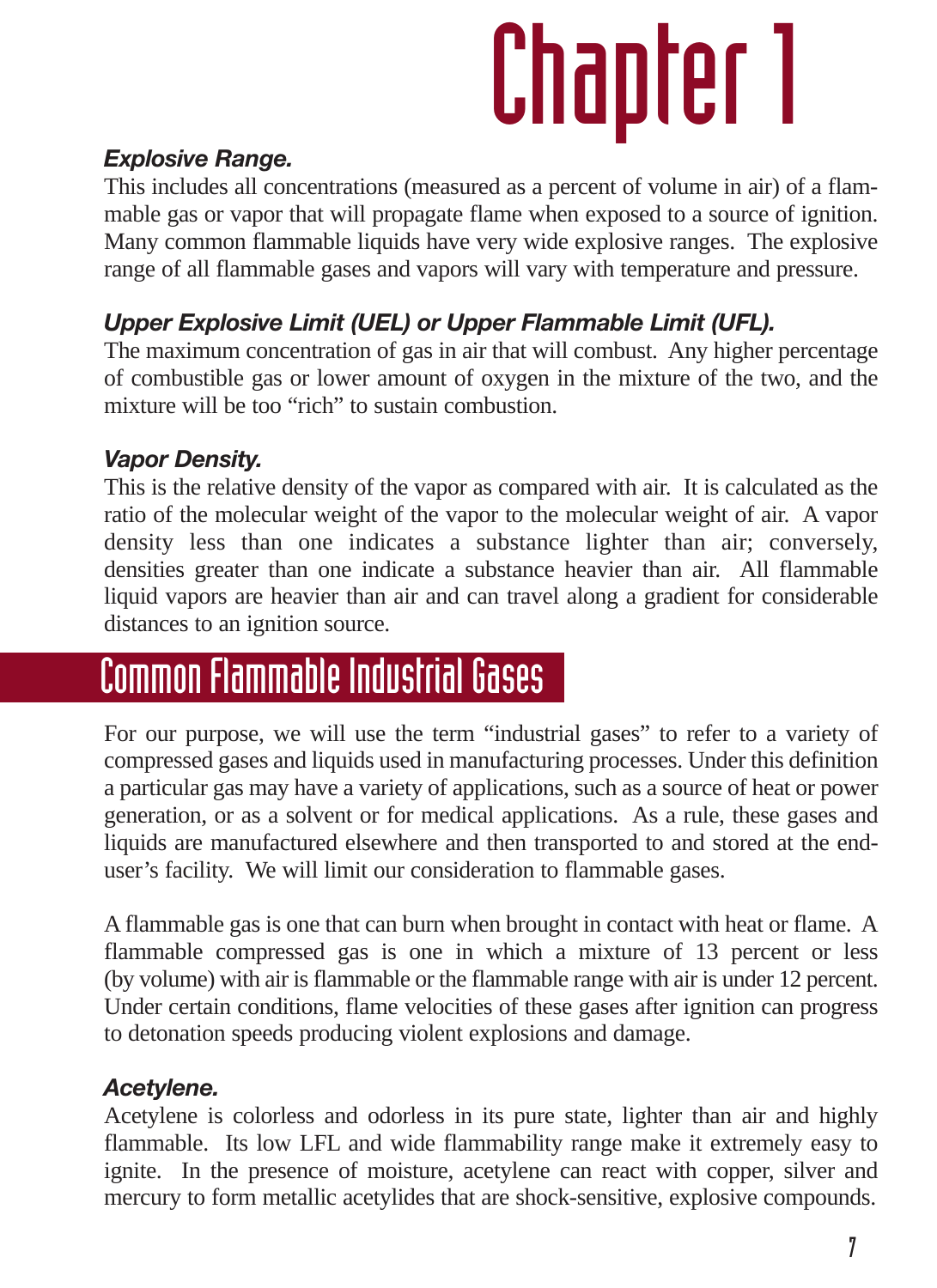#### *Ammonia.*

Used in a variety of commercial applications, ammonia is colorless, alkaline, toxic and lighter than air. It has a high LFL and a narrow flammability range and therefore small leaks are not likely to form hazardous flammable mixtures in air.

### *Hydrogen.*

Hydrogen is a highly flammable, extremely light elemental gas with a wide flammability and explosive range. It also has a low ignition temperature and low minimum ignition energy. Static electricity can ignite leaking or venting hydrogen.

### *Liquefied Petroleum Gas (LPG).*

This is the generic name for a number of low-pressure, liquefied hydrocarbon gases. The most common are butane and propane. They are readily liquefied by pressurizing at atmospheric temperatures and are used in the vapor phase as a fuel with air or oxygen.

## Flammable and Combustible Liquids

Almost every industrial plant has some quantity of flammable and combustible liquids stored in its facility. A flammable liquid is defined as one having a flash point below 100°F (37.8°C) with a vapor pressure not exceeding 40 psi (276 kPa). They are volatile in nature, constantly giving off heavier-than-air vapors that cannot be seen with the naked eye. Combustible liquids have a flash point at or above  $100^{\circ}$ F (37.8 $^{\circ}$ C). When heated above their flash points, these liquids take on many of the characteristics of flammable liquids.

One of the significant differences between flammable and combustible liquids has to do with the behavior of their vapors. Vapors from flammable liquids tend to flow along slopes and inclines, much like a liquid, and collect in low areas. Vapors from combustible liquids, on the other hand, do not readily travel away from the source of a leak or spill unless the atmospheric temperature remains above the flashpoint of the liquid. This distinction must be taken into account when determining sensor use and positioning because liquids themselves do not burn or explode, but rather the flammable vapors resulting from evaporation. The site of the spill or leak may not be the only zone of danger.

In evaluating the hazardous potential of a particular liquid, the flash point is generally considered the most important criterion to consider. However other factors, ignition temperature, explosive range, vapor density and rate of evaporation, have a bearing on the liquid's hazardous potential. For example, the concentrations of a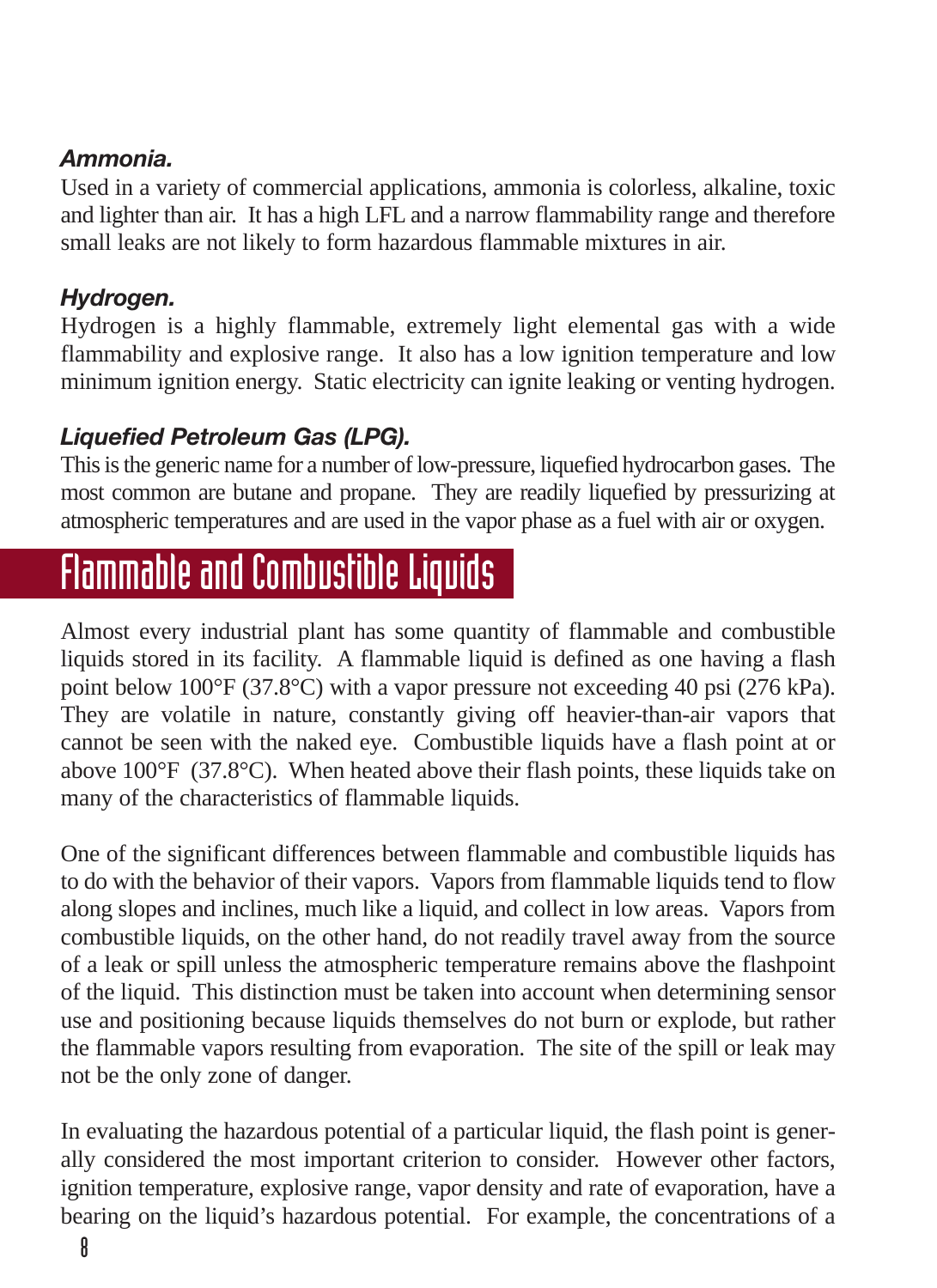vapor in air determine the intensity of an explosion. Concentrations near the lower and upper limits of flammability are less violent than those occurring when concentrations are near the median range.

## Physical and Chemical Properties Charts

The following chart identifies the primary properties necessary for determining the hazardous potential of various flammable and combustible liquids.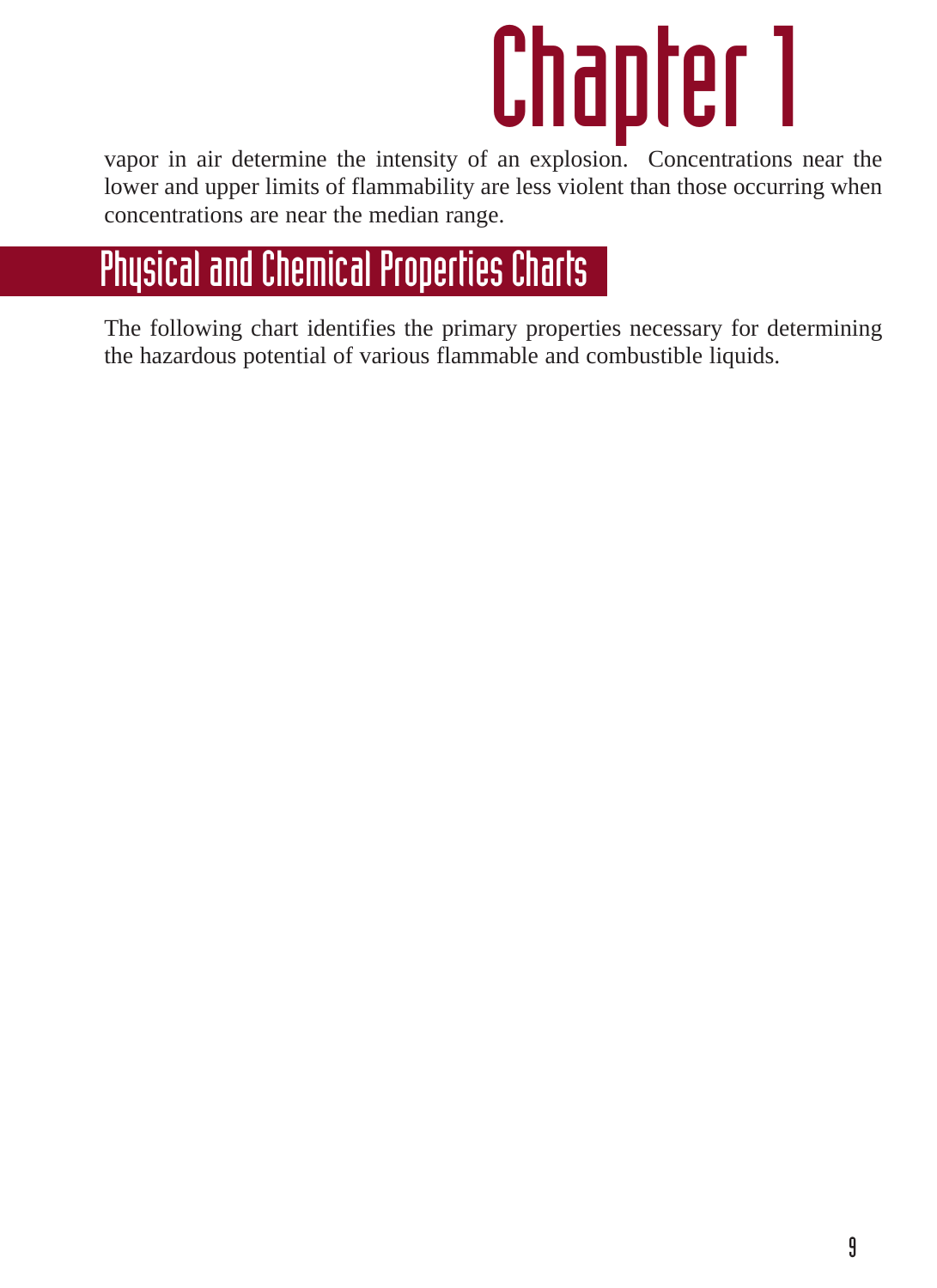| Vapor<br>Density              | 1.90                                  | 1.52            | $\overline{2.07}$    | $\overline{2.00}$ |                         | <u>수영</u>             | $\overline{0.60}$   | 4.49                                                   | $\sqrt{\frac{30}{2}}$                          | $\sqrt{7}$              | 2.06                                                            | $\frac{1.54}{\pm}$                                   | $\frac{4.00}{\pi}$                                  | $\frac{5}{25}$          |                                          | $\frac{15}{20}$       |                    | $\frac{4.90}{4.5}$    | အကြီး<br> အကြီး                                              |                             | <u> 8</u>                                                    | $\frac{3.00}{ }$        | 5.86              | <u>ior</u>       | $\frac{150}{2}$  | 3.66                     | $\frac{2.55}{2.55}$                                          | $\frac{1}{2}$                       | $\frac{86}{0}$          | $\frac{152}{2}$                 | $\overline{100}$    | ļ                             | ļ                           | $\overline{3.50}$                                               | 3.00                                               | 0.10     |
|-------------------------------|---------------------------------------|-----------------|----------------------|-------------------|-------------------------|-----------------------|---------------------|--------------------------------------------------------|------------------------------------------------|-------------------------|-----------------------------------------------------------------|------------------------------------------------------|-----------------------------------------------------|-------------------------|------------------------------------------|-----------------------|--------------------|-----------------------|--------------------------------------------------------------|-----------------------------|--------------------------------------------------------------|-------------------------|-------------------|------------------|------------------|--------------------------|--------------------------------------------------------------|-------------------------------------|-------------------------|---------------------------------|---------------------|-------------------------------|-----------------------------|-----------------------------------------------------------------|----------------------------------------------------|----------|
| Specific<br>Gravity           |                                       | $\frac{82}{10}$ | $\frac{105}{20}$     | 0.79              | 0.78                    | $\frac{80}{2}$        |                     | $\frac{88}{0.88}$                                      | $\frac{1}{0.75}$                               | $\frac{88}{2}$          | 0.60                                                            |                                                      | 88                                                  | 0.81                    | $\sqrt{81}$                              | 0.79                  | 0.80               | $\frac{1}{0.70}$      | $\overline{0.72}$                                            | 0.90                        |                                                              | $\frac{1}{1}$           | 0.75              | j                | 0.79             | 0.87                     | $\sqrt{0.72}$                                                | $\frac{80}{2}$                      |                         | 0.89                            | İ                   | ļ                             | İ                           | $\overline{0.70}$                                               | 0.70                                               | İ        |
| Ignition<br>Temp., F°         | 788                                   | 347             | $\sqrt{8}$           |                   | 885<br>88               | 88                    | $\frac{1204}{ }$    | 714                                                    |                                                |                         | 3662                                                            |                                                      | $\overline{5}$                                      | <u>1959</u>             |                                          | 892                   | 473                | $\frac{1}{40}$        | 356                                                          |                             |                                                              | အမြန်မြီး               |                   |                  | 885              | <u>ြို့ဖွံ့ဖြ</u> ို့    |                                                              |                                     |                         | 1058                            | 262                 | $\frac{8}{80}$                |                             | န္တြ                                                            | 437                                                | န္တြ     |
| Explosive Limits<br>LEL% UEL% | 12.0                                  | 60.0            | $\sqrt{9.9}$         | $\sqrt{13.0}$     | $\frac{6}{5}$           | 17.0                  | 28.0                | 7.5                                                    | ଧ                                              | ∣≈                      | $\frac{8}{8}$                                                   | $\frac{10}{2}$                                       | $\overline{7.6}$                                    | 11.2                    | $212^{\circ}$ F<br>$\circledcirc$<br>8.6 | $\overline{8.0}$      | ∞                  | $\overline{5.4}$      | 36.0                                                         | 15.2                        | $\frac{14}{4}$                                               | ।ଧ                      |                   | $\sqrt{2.5}$     | $\frac{19.0}{2}$ | 67                       | $\frac{1}{36.0}$                                             | $\frac{14.0}{5}$                    | 36.0                    | $\frac{100}{100}$               | 73.0                |                               |                             | $\overline{67}$                                                 | 7.5                                                | 75.0     |
|                               |                                       | 4.0             | $\frac{4}{0}$        | ြို့              | S                       | ြို့                  | $\sqrt{15.0}$       | $\mathbb{Z}$                                           | $\overline{\mathbb{S}}$                        | z                       | ြင                                                              | $\frac{6}{1}$                                        | $\overline{11}$                                     | 1.4                     | $\sqrt{2125}$                            | $\overline{2.4}$      | 1.3                | ∣జ                    | ြင                                                           | 212°F<br>$2.2 \circledcirc$ | ∣≈                                                           |                         | $\overline{0.6}$  | ခြုပ္ထြ          |                  | ခြိ                      | ြင                                                           | ြိုး                                | $\overline{\mathbb{Z}}$ | 이성                              |                     | 이스                            |                             |                                                                 | $\mathbb{I}$                                       | 4.0      |
| Closed Cup Open Cup           | Gas                                   |                 | ∥≘                   | $\frac{6}{2}$     | 42                      | ೫                     | Gas                 | ł                                                      | 45                                             | ĺ                       | Gas                                                             | Gas                                                  | 86                                                  | $\frac{10}{11}$         | ၂၂၂                                      |                       | ł                  | Î                     | İ                                                            | 155                         | <br>ශී                                                       | ြို့                    | İ                 | Gas              |                  | ⊯                        | İ                                                            | İ                                   | Gas                     | 4                               | Gas                 | ł                             | İ                           | ೫                                                               | $\frac{4}{1}$                                      | Gas      |
| Flash Point F°                | Gas                                   |                 | <u> SQ</u>           | 4                 |                         | န္တ                   | Gas                 | F                                                      | ೫                                              | $ \tilde{\mathcal{L}} $ | $ \varepsilon $                                                 |                                                      | ျွေး<br>မြေ                                         |                         |                                          |                       | 4                  | $\frac{15}{15}$       | $\overline{5}$                                               | 136                         |                                                              | ော်<br>မြို့အဖြစ် မြို့ |                   |                  |                  |                          |                                                              |                                     | Gas                     | $\sqrt{20}$                     | Gas                 |                               | များမြှ                     |                                                                 |                                                    | Gas      |
| TWA<br>(OSHA PEL)             | I ppm                                 | 200 ppm         | 10 ppm               | 1000 ppm          | 40 ppm                  | 2 ppm                 | 50 ppm              | 100 ppm                                                |                                                | 1 ppm                   |                                                                 |                                                      | 150 ppm                                             | $100$ ppm               | $150$ ppm                                | $\frac{100}{100}$ ppm | 300 ppm            |                       | 400 ppm                                                      | $10$ ppm                    | $\frac{10}{10}$ ppm                                          | IOO ppm                 |                   |                  | 1000 ppm         | $100$ ppm                | 400 ppm                                                      | $10$ ppm                            |                         | I ppm                           | $\overline{75}$ ppm | ł                             |                             | 500 ppm                                                         | 500 ppm                                            |          |
| Formula                       | CH <sub>2</sub> =CHCH=CH <sub>2</sub> | OHOHO           | CH3COOH              | CH3COCH3          | <b>CH<sub>3</sub>CN</b> | CH <sub>2</sub> =CHCN | Į                   | <b>CH<sub>3</sub>COOICH<sub>2</sub>ICH<sub>3</sub></b> | C <sub>S</sub> H <sub>11</sub> NH <sub>2</sub> | ے<br>گ                  | CH <sub>3</sub> CH <sub>2</sub> CH <sub>2</sub> CH <sub>3</sub> | <b>CH<sub>3</sub>CH<sub>2</sub>CH:CH<sub>2</sub></b> | CH <sub>3</sub> COO[CH <sub>3</sub> CH <sub>3</sub> | <b>CH&amp;CH&amp;CH</b> | CH <sub>3</sub> CHOHOE                   | (CH3)3COH             | ت<br>گل            | $CH_3CH_2$ ) $_8CH_3$ | C <sub>2</sub> H <sub>5</sub> OC <sub>2</sub> H <sub>5</sub> | HCON(CH3)2                  | $\overline{\text{CH}_3}$ <sub>2</sub> $\overline{\text{NH}}$ | $\overline{C_4H_8O_2}$  | $CH_3CH_2)_0CH_3$ | <b>H</b><br>High | <b>CH3CH2OH</b>  | <b>CH<sub>°</sub>CH2</b> | C <sub>2</sub> H <sub>5</sub> OC <sub>2</sub> H <sub>5</sub> | CH <sub>3</sub> CH <sub>2</sub> NH; | H <sub>2</sub> C:CH2    | C <sub>2</sub> H <sub>4</sub> O | <b>HCHO</b>         |                               |                             | <b>CH<sub>3</sub>ICH<sub>2</sub>I<sub>S</sub>CH<sub>3</sub></b> | CH <sub>3</sub> [CH <sub>2</sub> ]4CH <sub>3</sub> | F        |
| <b>Name</b>                   | .3- Butadiene                         | Acetaldehyde    | Acetic Acid (glacial | Acetone           | Acetonitrile            | Acrylonitrile         | Ammonia (anhydrous) | Amyl acetate-n                                         | Amylamine (mono)                               | <b>Benzene</b>          | 3utane-n                                                        | 3utene-1                                             | Butyl acetate-n                                     | <b>Butyl</b> alcohol-n  | 3utyl alcohol-sec                        | Butyl alcohol-tert    | <b>Cyclohexane</b> | ecane-n               | Diethyl ether                                                | <b>Dimethylformamide</b>    | imethylamine, anhydrous                                      | ioxane-p                | odecane-n         | <b>Ethane</b>    | Ethyl alcohol    | Ethyl benzene            | thyl ether                                                   | thylamine                           | thylene                 | Ethylene oxide                  | Formaldehyde gas    | Gasoline, aviation-commercial | Gasoline, aviation-military | -leptane-r                                                      | <b>Hexane-n</b>                                    | Hydrogen |

Properties of Flammable Liquids and Gases Properties of Flammable Liquids and Gases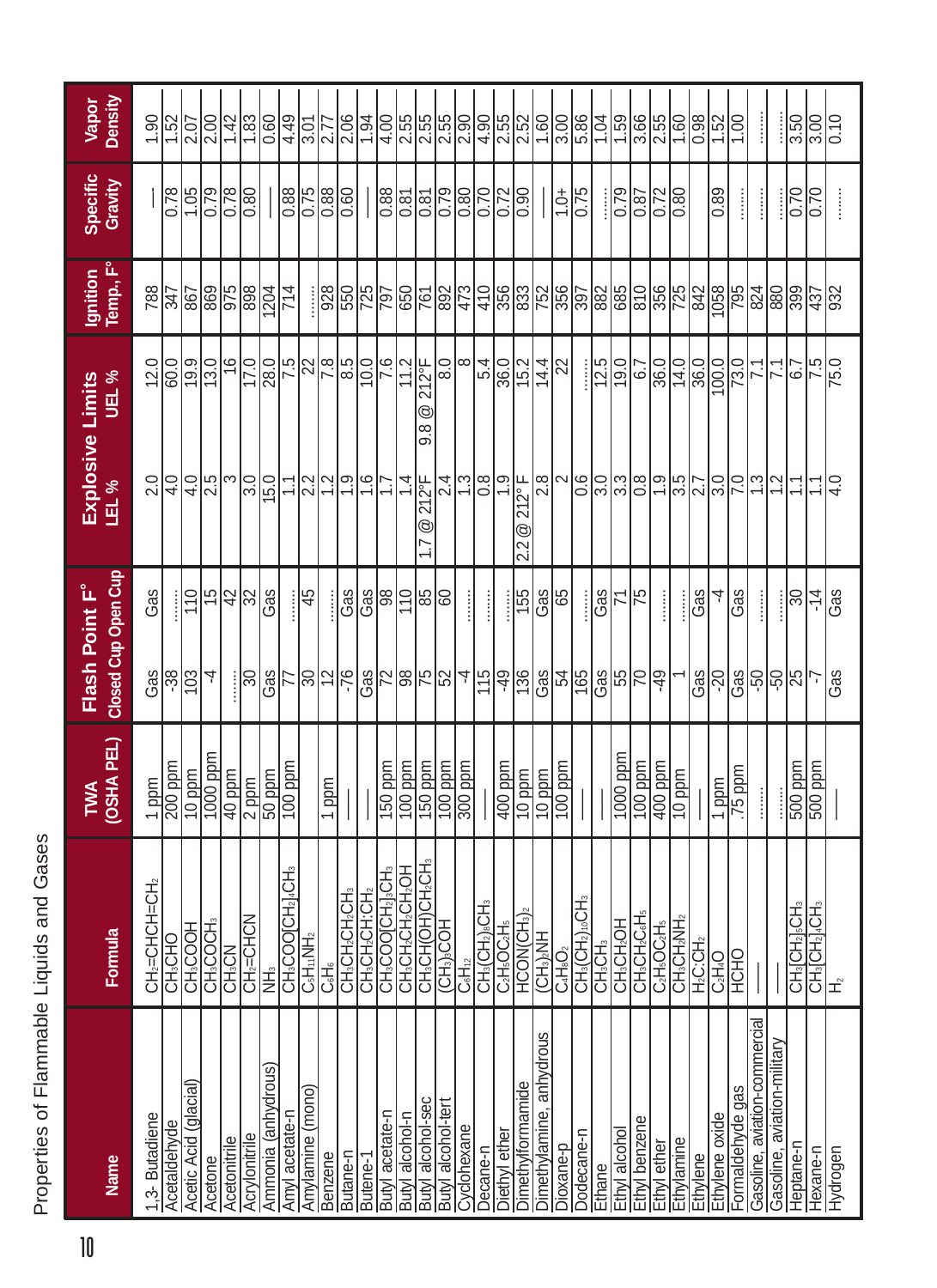| <b>Name</b>                  | Formula                                                         | TWA<br>(OSHA PEL) | Closed Cup Open Cup<br>Flash Point F°       |                                           | UEL %<br>Explosive Limits<br>LEL %  UEL % | Ignition<br>Temp., F°                                                                    | Specific<br>Gravity     | Vapor<br>Density  |
|------------------------------|-----------------------------------------------------------------|-------------------|---------------------------------------------|-------------------------------------------|-------------------------------------------|------------------------------------------------------------------------------------------|-------------------------|-------------------|
| soprene                      | CH2CICH2CH2                                                     |                   | $\vdots$                                    | 1.9                                       | 8.9                                       | 743                                                                                      | 0.70                    | 2.40              |
| sopropyl alcohol             | <b>CH3I<sub>2</sub>CHOH</b>                                     | 400 ppm           | 60<br><u>ဗုံကြိုဆို</u>                     | 2.0                                       | $@200^{\circ}$ F<br>12.7                  | 750                                                                                      | $\frac{82}{10}$         | $\overline{2.07}$ |
| Isopropyl ether              | [CH3]2CHOCH[CH <sub>3</sub>                                     | 500 ppm           | $-15$                                       | 14                                        | 7.9                                       | 32                                                                                       | $\overline{0.73}$       | $\frac{3.52}{ }$  |
| Isopropylamine               | $CH_3$ <sub>2</sub> CHNH <sub>2</sub>                           | 5 ppm             | န့                                          |                                           |                                           |                                                                                          | 0.69                    | $\frac{200}{200}$ |
| "Jet fuel, JP-4"             |                                                                 |                   | I<br>$-10$ to $+30$                         | 13                                        | $\frac{0}{8}$                             |                                                                                          |                         |                   |
| <b>Methane</b>               | <b>E</b>                                                        |                   | Gas                                         | 5.0                                       | $\frac{15.0}{2}$                          | 회의원학                                                                                     | ļ                       | $\frac{6}{10}$    |
| Methyl alcohol               | <b>CH<sub>3</sub>OH</b>                                         | 200 ppm           |                                             | ခြ                                        | $\frac{36.0}{ }$                          |                                                                                          | $\frac{8}{10}$          | 1.11              |
| Methyl ethyl ketone          | CH <sub>3</sub> COCH <sub>2</sub> CH <sub>3</sub>               | 200 ppm           | 업설임<br><mark>ျှံမျှပျံမျှချွမျှမ</mark> ိုး | 200°F<br>$\circledcirc$<br>$\overline{4}$ | @2009F<br>$\frac{4}{1}$                   |                                                                                          | $\sqrt{0.81}$           | $\frac{1}{2.48}$  |
| Methyl methacrylate          | CH2=C(CH3)COOCH3                                                | 100 ppm           |                                             | 7                                         | လ∥တဲ့<br>∽                                | İ                                                                                        | $\frac{0.94}{)}$        | $\frac{8}{3}$     |
| Naphtha                      |                                                                 | 100 ppm           | l                                           | 두                                         |                                           | 550                                                                                      | $\overline{0.60}$       | $\frac{1}{25}$    |
| Octane-n                     | $CH_3CH_2$ <sub>b</sub> CH <sub>2</sub>                         | 500 ppm           | I                                           | $\overline{1.0}$                          |                                           | 403                                                                                      | 0.70                    | జ<br>నే           |
| Pentane-n                    | $\overline{\text{CH}_3(\text{CH}_2) }$ s $\text{CH}_3$          | 1000 ppm          | İ                                           | ပြင                                       | ကြ တ က<br> တ ာ                            | $\frac{8}{2}$                                                                            | $\frac{63}{2}$          | $\frac{1}{2.48}$  |
| Propane                      | CH <sub>3</sub> CH <sub>2</sub> CH <sub>3</sub>                 | 1000 ppm          | Gas                                         | $\overline{21}$                           |                                           | 2节                                                                                       |                         | $\frac{1.56}{ }$  |
| Propyl acetate-n             | CH3COOCH2CH2CH3                                                 | 200 ppm           | 20                                          | $100^{\circ}$ F<br>$\circledcirc$         | ౹ౙ                                        | $\frac{8}{25}$                                                                           | 0.89                    | $\frac{3.52}{2}$  |
| propyl alcohol-iso           | <b>CH32CHOH</b>                                                 | 400 ppm           | 게임                                          |                                           | @ 200°F<br>12.7                           |                                                                                          | $\frac{62}{10}$         | $\frac{2.07}{2}$  |
| n-lonools lyqor <sup>c</sup> | <b>HOHOHOH</b>                                                  | 200 ppm           |                                             |                                           | 13.7                                      | $\overline{775}$                                                                         | $\frac{0.80}{0.72}$     | 2.07              |
| Propylamine-n                | CH <sub>3</sub> (CH <sub>2</sub> ) <sub>A</sub> NH <sub>2</sub> |                   | I                                           |                                           | 10.4                                      |                                                                                          |                         | 2.03              |
| Propylbenzene-n              | C <sub>8</sub> H <sub>2</sub> C <sub>6</sub> H <sub>5</sub>     | İ                 | ļ<br>ျွမျှေးများ မြင့်ပြီး<br>မြန်မာ        | <u>ျပျငျချငျပျချ</u>                      | ဖ                                         | <u>ලිම්මුම්පිදි</u>                                                                      | $\frac{0.90}{\sqrt{2}}$ | 4.14              |
| Propylene                    | CH2:CHCH <sub>3</sub>                                           | İ                 | Gãs                                         |                                           | $\leq$                                    |                                                                                          |                         | 1.49              |
| Propylene oxide              | <b>C<sub>3H<sub>6</sub>O</sub></b>                              | $100$ ppm         | ļ                                           |                                           | 36.0                                      |                                                                                          | $\sqrt{0.83}$           | $\frac{200}{200}$ |
| Styrene                      | C <sub>8</sub> H <sub>5</sub> CH=CH <sub>2</sub>                | 100 ppm           | $\overline{100}$                            |                                           | ∞<br> မ                                   |                                                                                          | $\sqrt{91}$             | 3.60              |
| etradecane-n                 | CH3(CH2)12CH3                                                   |                   | ĺ<br>$\frac{1}{212}$                        | ခြိုင်း                                   | ļ                                         |                                                                                          | $\sqrt{27}$             | 6.83              |
| etrahydrofuran               | <b>O</b><br>CaH <sub>o</sub> O                                  | <b>200 ppm</b>    | İ<br>6                                      |                                           | $\sqrt{1.8}$                              |                                                                                          | $\frac{89}{2}$          | $\frac{50}{250}$  |
| Tetrahydrofurfuryl alcohol   | C4H <sub>2</sub> OCH <sub>2</sub> OH                            |                   | $\sqrt{67}$<br>$\frac{1}{67}$               |                                           | $\overline{9.7}$                          |                                                                                          | $\frac{106}{2}$         | $\frac{52}{352}$  |
| Toluene                      | C <sub>d</sub> H <sub>s</sub> CH <sub>3</sub>                   | 200 ppm           | 45<br>우                                     | 루                                         |                                           |                                                                                          | $\sqrt{87}$             | $\frac{3.14}{4}$  |
| Triethylamine                | $(C_2H_5)_3N$                                                   | $25$ ppm          | $\overline{\mathbb{E}}$                     | 2                                         | ြွ                                        |                                                                                          | $\sqrt{0.73}$           | 3.48              |
| <b>Trimethylamine</b>        | (CH <sub>3</sub> ) <sub>s</sub> N                               |                   | Gas<br>Gas                                  |                                           | $\frac{11.6}{1}$                          |                                                                                          |                         | 2.03              |
| /inyl acetate                | CH2=CHOOCH3                                                     | İ                 | $\overline{30}$<br>$\frac{8}{1}$            | ဝဖြစ်<br>ဝါတစ်                            | 13.4                                      |                                                                                          | 0.90                    | 2.97              |
| <b>Jinyl Chloride</b>        | 豆という                                                            | 1 ppm             | $-108.4$                                    |                                           | 33.0                                      |                                                                                          | 0.91                    | 2.20              |
| Vinyl ethyl ether            | CH <sub>2</sub> =CHOC <sub>2</sub> H <sub>5</sub>               |                   | i<br>$-50$                                  | $\overline{11}$                           | $\frac{1}{28}$                            |                                                                                          | 0.75                    | 2.50              |
| Xylene-m                     | CeH(CH)                                                         | 100 ppm           | 1<br>ౚ                                      | Ξ                                         | $\overline{C}$                            |                                                                                          | $\sqrt{87}$             | 3.66              |
| Xylene-o                     | CeH(CH)                                                         | 100 ppm           | ĺ<br>န္တ                                    | $\overline{0.9}$                          | 67                                        | <u>မြိုင်ခြီးမြိုင်မြိုင်မြို့မြို့မြို့</u><br>မြိုင်ခြီးမြို့မြို့မြို့မြို့မြို့မြို့ | 88                      | 3.66              |
| <b>Xylene-p</b>              | $\rm C_{\rm e}H_4(CH_3)$                                        | 100 ppm           | ļ<br>౹ఙ                                     | Ξ                                         | $\overline{7.0}$                          |                                                                                          | 0.87                    | 3.66              |

Properties of Flammable Liquids and Gases Properties of Flammable Liquids and Gases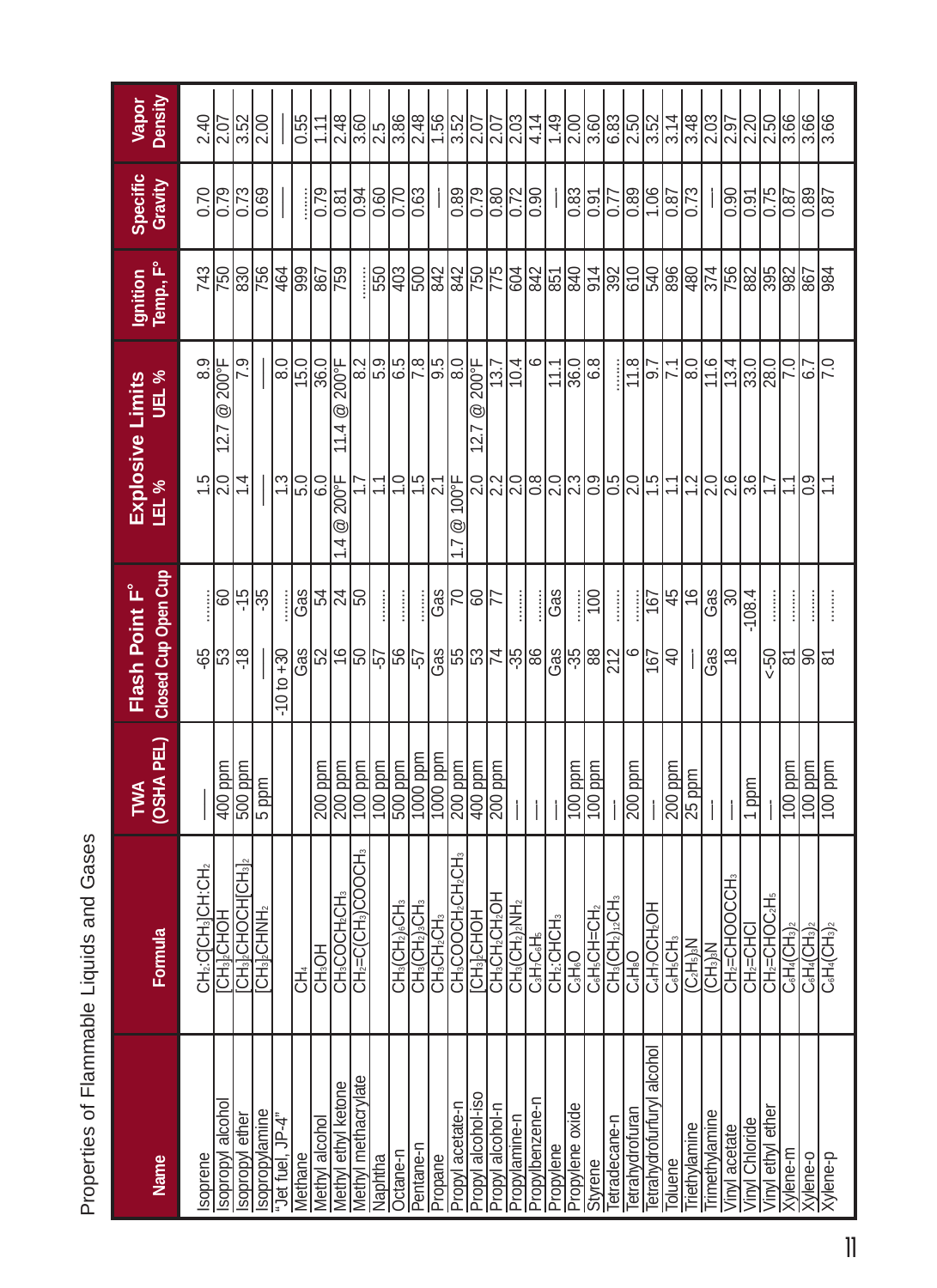# Detection Technologies

- Electrocatalytic Detectors
- Infrared Detectors

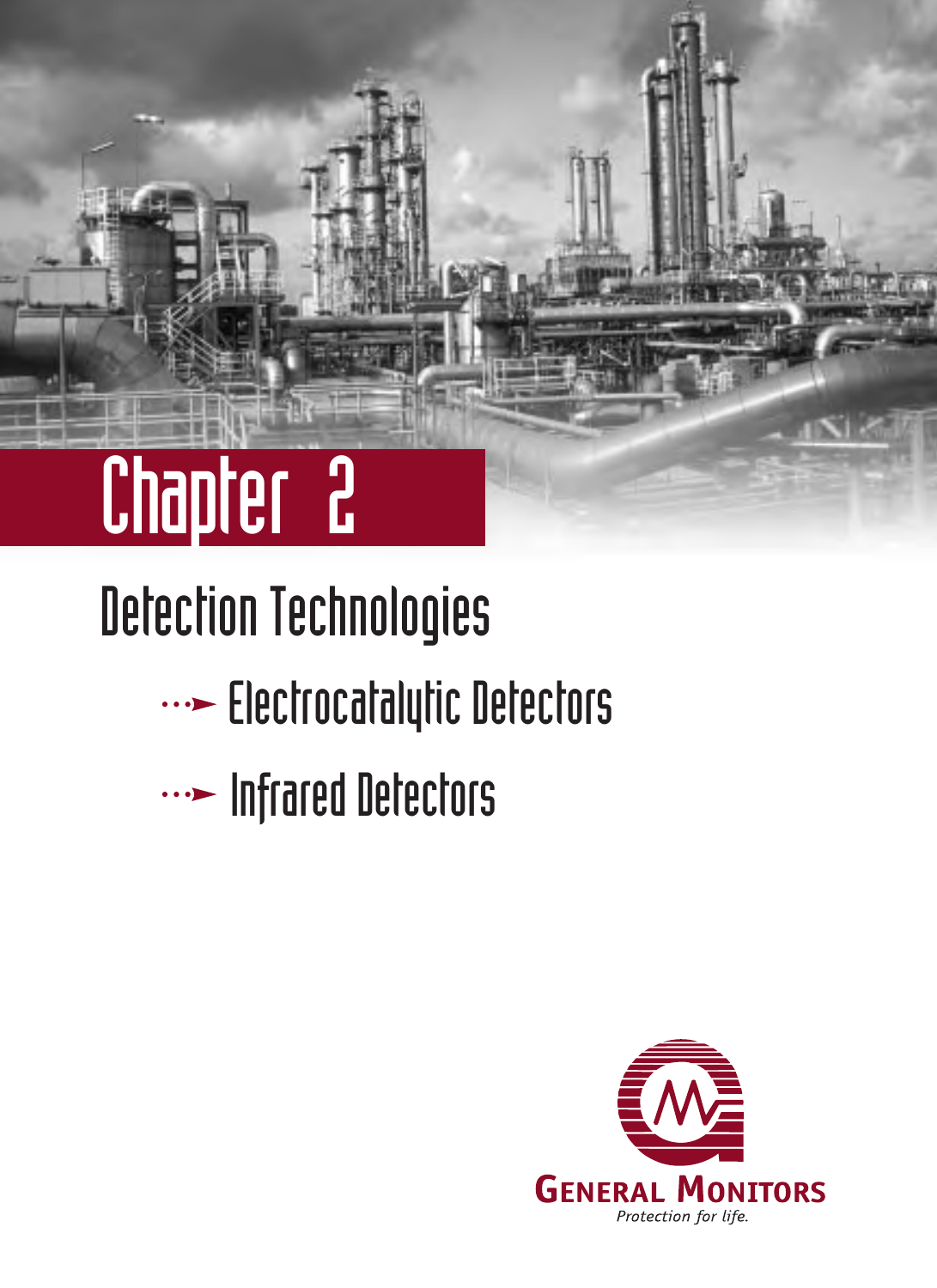## Detection Technologies  $\cdot\cdot$

Combustible gas detectors can be divided into two general categories. The first category includes a variety of "passive" technologies of which the electrocatalytic (catalytic bead) type is the most common. The second category is based on technology that uses infrared absorption as the detection technique. This technology is considered "active" since an IR source emits a signal many times a second, and the amount of energy falling on the detector serves as an active measure of the gas concentration at that moment. Any failure of the source or detector, or blockage of the signal by dirt, is detected immediately as a malfunction. For this reason, IR detectors are also considered to be *fail-to-safe.* IR gas detectors can be used for "point" (single location) or "open path" (line of sight) applications. In the following chapter we will discuss the basic design operation, as well as the advantages and limitations of each detector type.

### Electrocatalytic Detectors

Electrocatalytic or "catalytic" detectors have been around for over 30 years and are widely used in a variety of industries as single-point detectors for combustible gases. They function on the relatively simple and reliable principle that a combustible gas can be oxidized to produce heat. The resulting temperature change can be converted, via a standard Wheatstone Bridge, to a sensor signal. That signal can then be used to activate alarms and initiate fire preventative action.

### *Operating Principles*

The heart of this system is a heterogeneous catalytic element that assists oxidation. Generally these elements consist of a platinum coil embedded in a catalyst. Since the reactants are all gaseous, the reaction takes place on the surface of this element with the combustible gases reacting exothermically with oxygen in the air to heat up the catalytic element. This causes a change of resistance within the embedded coil that is measured and monitored.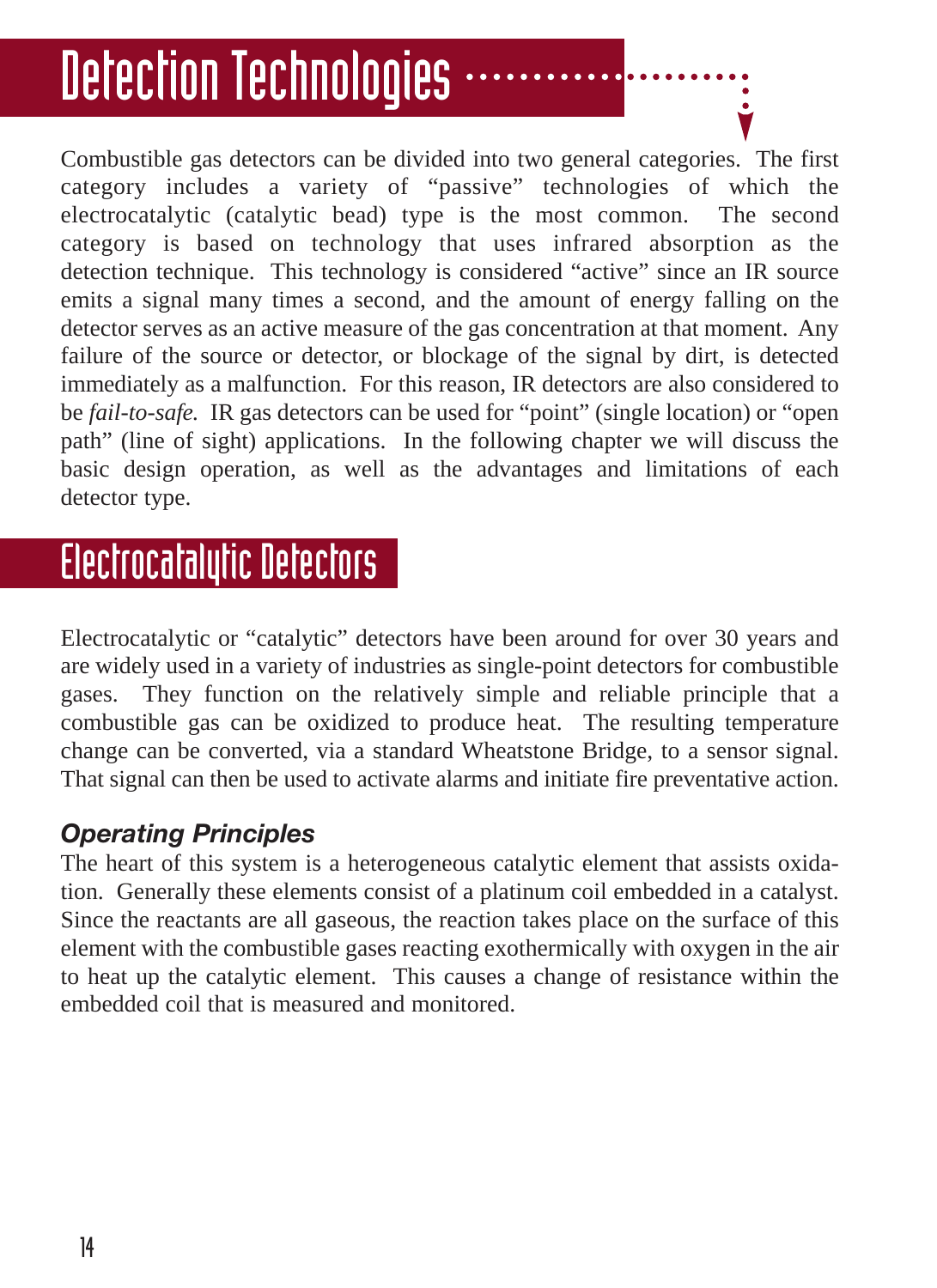One such sensor uses two identical beads, one active, which oxidizes any combustible gases present, and one glass coated, which is used for reference. The glass coating on the reference bead allows it to respond to changes in temperature, humidity and pressure without responding to combustible gases, which cannot penetrate the glass coating. The reference bead serves as a "baseline" signal, which can then be compared to the resistance of the active bead to determine the concentration of gas present. As gas oxidizes on the active bead, the bead temperature increases in direct proportion to the concentration of the gas in the atmosphere. This temperature rise increases the resistance of the active bead, and when compared with the reference bead resistance, results in a measurable voltage differential, which is used by the instrument.



*Figure 1. Catalytic Bead Sensor*

The catalyst employed in these sensors is critical to the accuracy and life of the sensor, and determines the range of combustible gases the sensor can detect. As a rule, the entire surface of a bead may not be catalytically active, and therefore, the oxidation reaction may occur only at certain points. In the manufacture of the sensor, the catalytic material must be chosen and fashioned in such a way as to maximize the number of these "active" sites.

#### *Contamination and Poisoning*

The sensitivity of catalytic detectors is typically affected by two things contamination or poisoning of the active bead, or blockage of the flame arrestor which gas must pass through to reach the beads.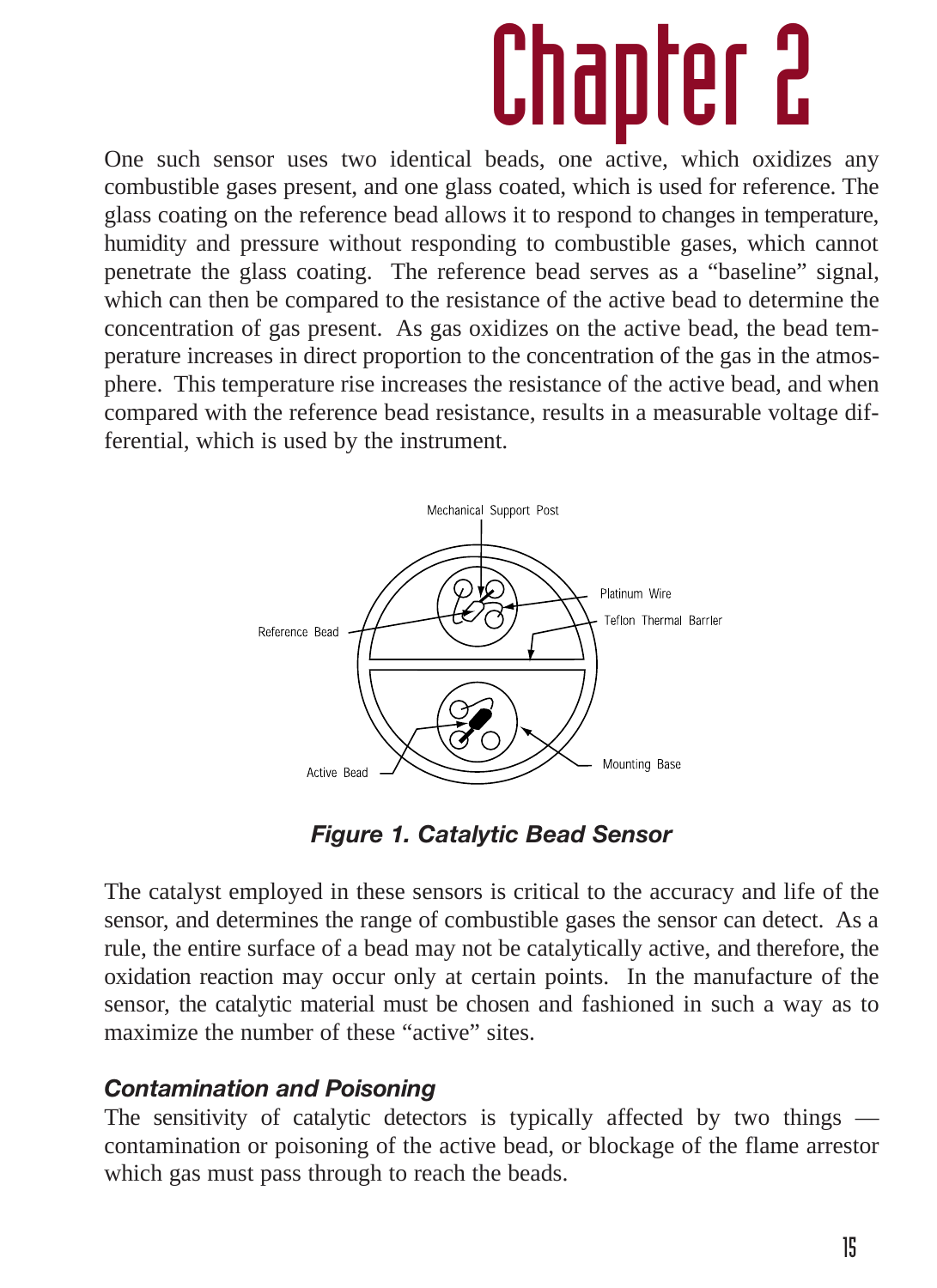In some cases the sensor may lose response due to the reference bead becoming "active" to gas with aging. Reference bead activity is avoided in high quality sensors by glass coating, which renders it completely passive for the life of the sensor. Contamination of the sensor can be caused by a variety of factors, depending primarily on the environment in which the sensor is used. If the sensor is exposed to dust or other particulate matter, particles can become trapped in the flame arrestor or deposited on the beads. In marine environments, the sensor can be affected by salt and mineral deposits. If the sensor is exposed to heavy oil or grease, the assembly can become coated resulting in lost sensitivity. Exposure to paint, lacquer, or varnish vapors may also result in the sensor becoming coated. During normal maintenance of the system, an increase in the response time to calibration gas, an increase in recovery time after exposure, or a loss of sensitivity, may indicate contamination.

Poisoning of the catalytic element is the result of the strong absorption of the poison on the sensor's active sites. This inhibits the access of the reacting substances to these sites and results in reduced sensor output in response to the presence of a combustible gas. Since the active sites in some devices constitute only a fraction of the total surface area, relatively small amounts of poison can have a considerable effect on the response of the sensor.

Various substances can act as catalyst poisons. These include silicones and silicon compounds including silanes, halogens, halogenated hydrocarbons, sulfur compounds, strong acids, bases, and heavy metals. These substances contaminate the sensor in different ways. For example, silicon compounds form a glass  $(SiO<sub>2</sub>)$  layer on the bead while strong acids or bases can attack and remove the catalyst's metal itself. In all cases, poisoning the catalyst will reduce the sensitivity of the sensor.

In some cases, sensor poisoning is temporary. In the case of fire extinguishant gases, for example, full sensitivity can be restored within a few hours if the extinguishant is removed. In general, heavy metal compounds and silicon compounds are considered permanent poisons and, in severe cases, the sensor must be replaced. However, there are many examples of sensors continuing to operate for considerable periods of time in environments containing catalyst poisons. Moreover, recent improvements in catalyst formulation have increased sensor resistance to poisoning.

The only means of identifying detector sensitivity loss due to catalytic poisons is by gas-checking and calibration. When a sensor is located in an area known to contain potential poisons, it should be gas-checked at regular intervals and calibrated if necessary.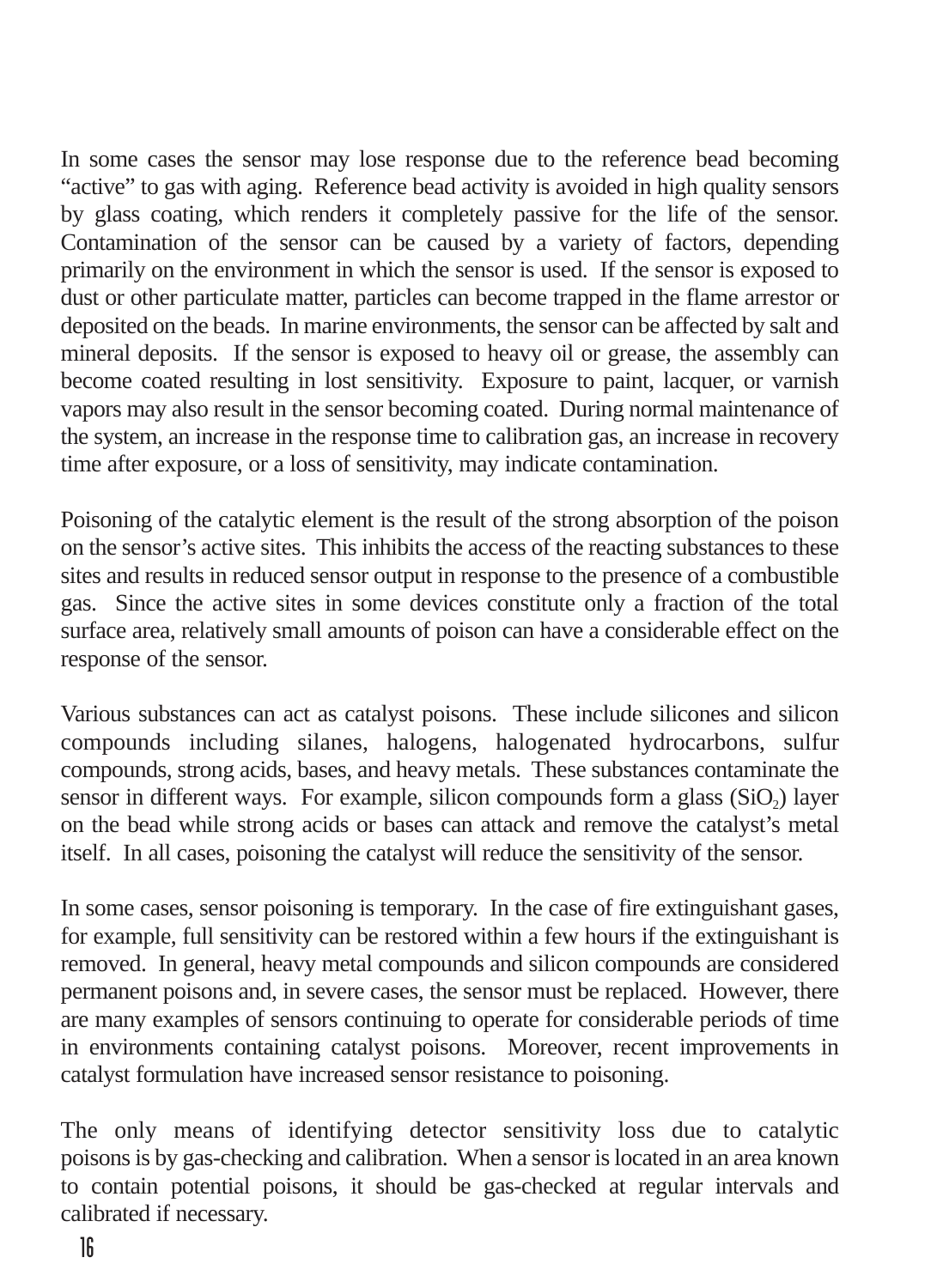A recommended calibration interval should be provided by the manufacturer, and followed in the field. The degree of potential poisoning is dependent upon the concentration and exposure time to the poison, bead temperature and, most significantly, the fine structure of the catalyst support material, which can vary between manufacturers.

### *Mechanical Damage*

Sensors may be damaged by shock or vibration causing the fine platinum wire to break. In a good quality catalytic sensor, the beads are mounted on a support to minimize this possibility and extend the sensor life.

While other methods of detecting combustible gases are available, electrocatalytic sensors offer simplicity, accuracy and relatively low unit cost in a single-point detector.

### Infrared Detectors

An alternative method of measuring gas concentration is based on absorption of infrared (IR) radiation at certain wavelengths as it passes through a volume of gas. Devices using this technology have a light source and a light detector and measure the light intensity at two specific wavelengths, one at an absorption (active) wavelength and one outside of the absorption (reference) wavelength. If a volume of gas passes between the source and detector, the amount of light in the active wavelength falling on the detector is reduced, while the amount of light in the reference wavelength remains unchanged. Much like the catalytic detectors, the gas concentration is determined from the relative difference between the two signals.

There are several key advantages to using IR-based detectors:

- Immune to all chemical poisons
- Does not need oxygen or air to detect gas
- Can work in continuous exposure gas environments
- Fail-to-safe technology
- Internal compensation virtually eliminates span drift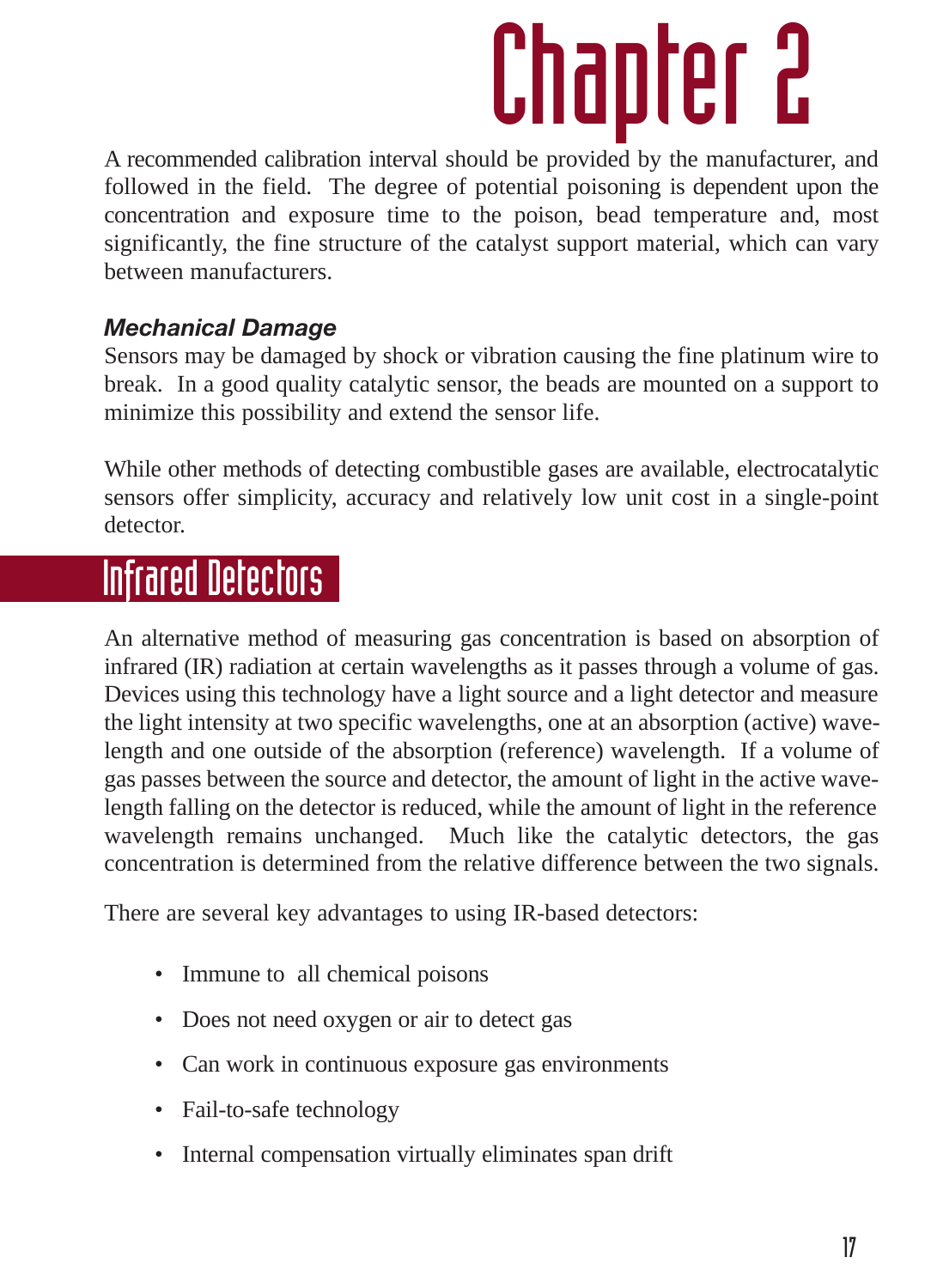IR-based detectors can be either single-point or open path devices and, with the sophisticated optical designs currently being used, are factory calibrated and virtually maintenance free. This is particularly desirable when sensors must be located in inaccessible areas and cannot be easily calibrated on a periodic basis. Maintenance of IR detectors is typically limited to periodic cleaning of the optical windows and reflectors to ensure dependable performance. The current availability of reliable, low cost electronics and solid state IR detectors has reduced costs and made the technology feasible for many commercial applications. However, IR detectors cannot be used for the detection of hydrogen and certain other gases for which the catalytic method is suitable.

**Gas Cloud** 



*Figure 2. Open Path System*

#### *Theory of Operation*

Infrared gas detection is based on the ability of some gases to absorb IR radiation. It is well known that almost all hydrocarbons (HC) absorb IR at approximately 3.4 µm and at this region  $H_2O$  and  $CO_2$  are not absorbed, making the system immune to humidity and atmospheric changes. It follows therefore that a dedicated spectrometer operating at that wavelength could be used to detect hydrocarbons in air. Such a system would follow the Beer-Lambert Law which states:

$$
T = exp (-A x C x L)
$$

Where:

- T is the transmittance of IR
- A is the absorption coefficient of the particular gas molecule
- C is the concentration of the gas
- L is the path length of the beam through the gas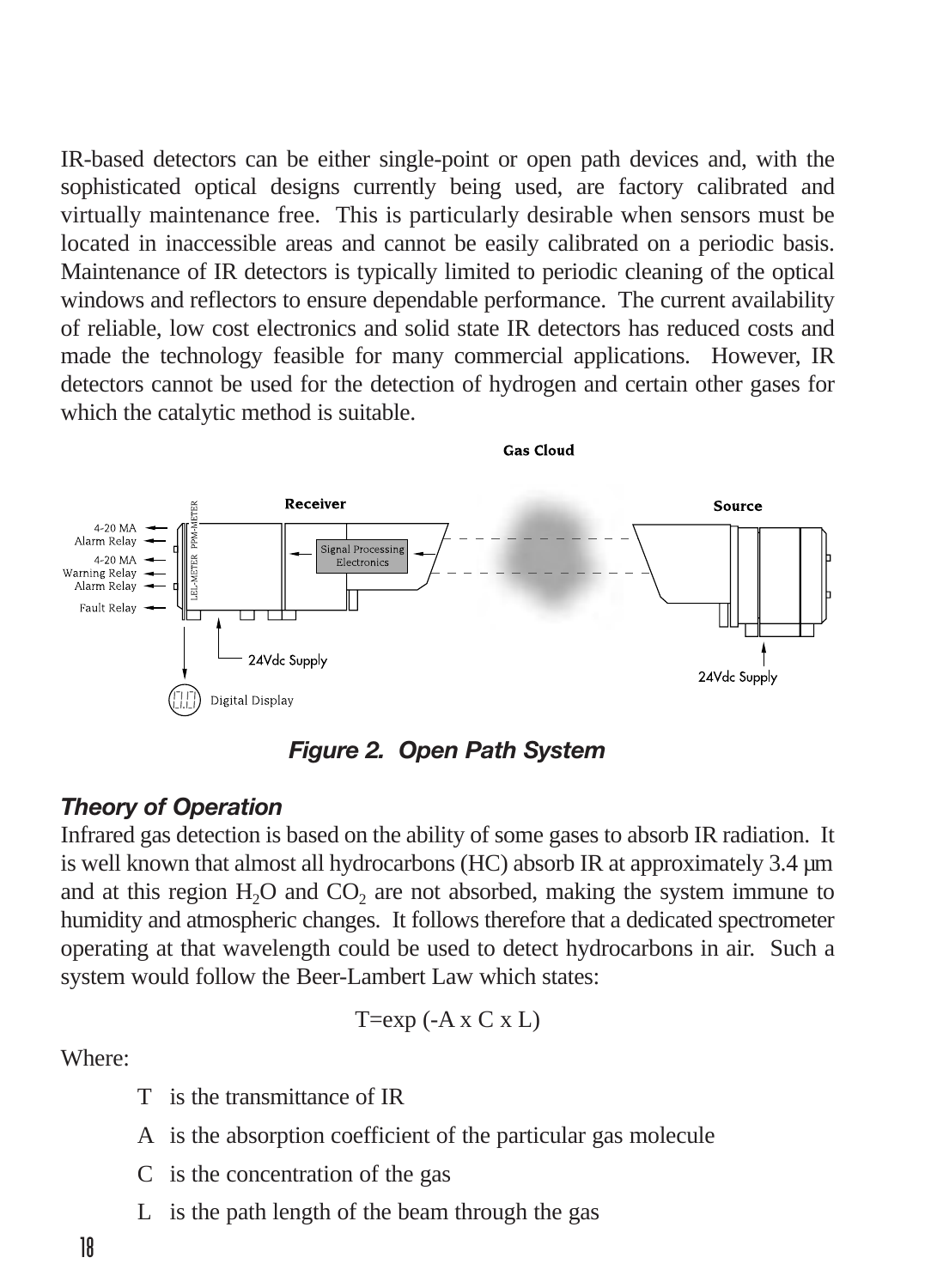### *Open Path IR Detectors*

Gas leaks can either form a relatively stationary cloud or readily dissipate depending upon such factors as wind, rate of leak, density of leaked gas, and the structural environment around the leak. If a gas leak creates a cloud it will generally have the following characteristics:

- The highest gas concentration of a cloud is at the source and it decreases in concentration towards the edges
- The shape of the gas cloud is elongated or has an irregular pattern, depending upon air currents
- In outdoor environments gas clouds dissipate faster and can have very low gas concentrations (see Figure 3)



*Figure 3. Cloud dispersion*

Open path IR detectors are particularly useful in situations where a gas release has been dispersed by wind or natural diffusion. The gas can still be detected, even though its point concentration may have fallen below normal alarm settings. Open path systems also have the advantage of being able to cover large open areas or a line of several potential leak sources, such as a row of valves or pumps.

With an open path system the path length is not fixed, so the measurement is expressed as a product of the average gas concentration and the gas cloud width passing between the source and receiver. This means that a small dense cloud of hydrocarbon gas could give the same output signal as a large dispersed cloud if the product of the concentration of the leak and the path length were the same. In essence the system "counts" the number of HC molecules that absorb IR radiation in the beam path.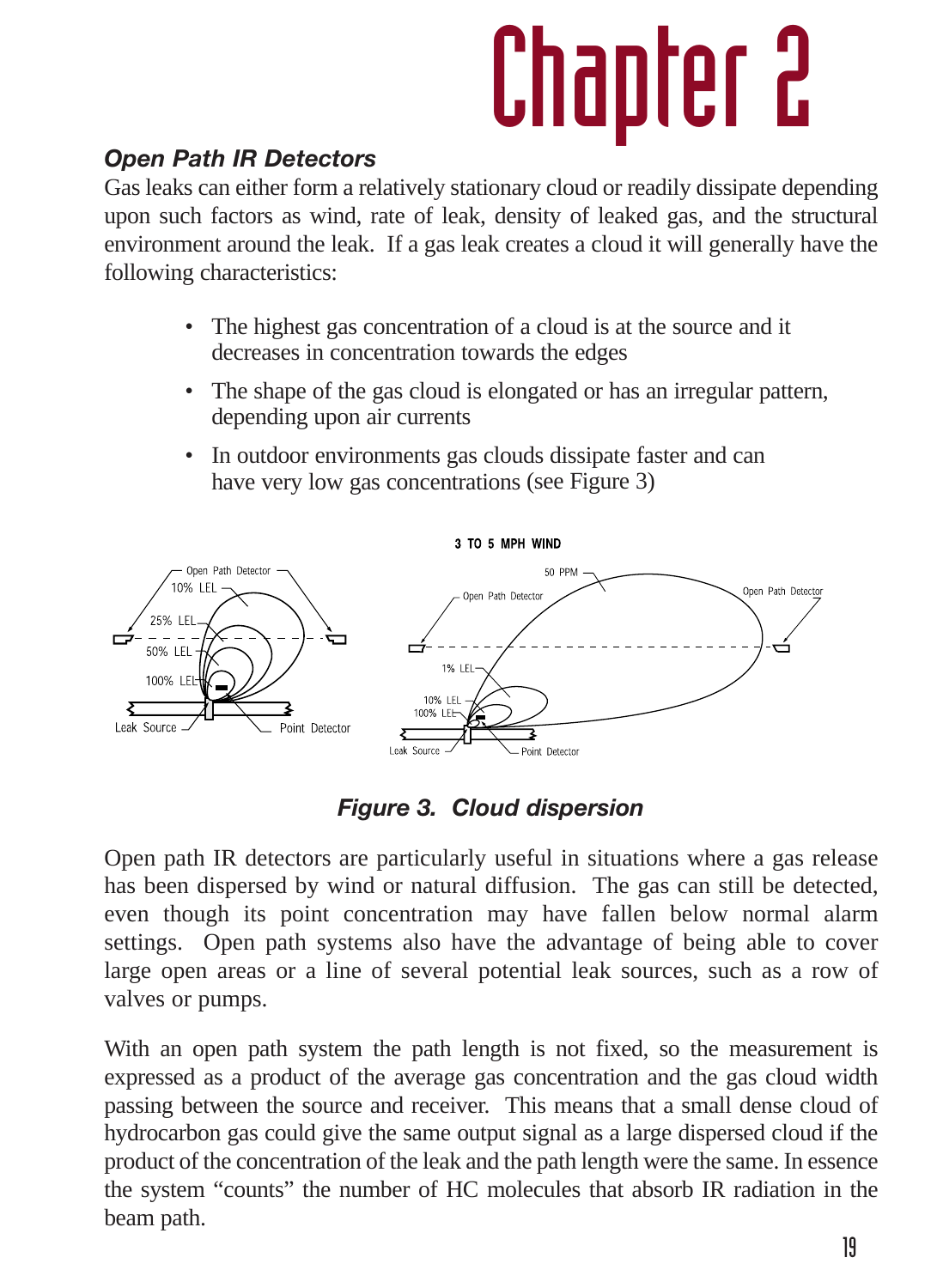The gas concentration output for open path detectors is expressed in ppm•meters (parts per million of combustible gas times the path length in meters: a highly sensitive range for detection of low level leaks) or LEL•meters (a hazardous gas level). Typical readings are as follows:

|               | Gas Cloud | Calculation                            |     |                 |  |  |  |  |
|---------------|-----------|----------------------------------------|-----|-----------------|--|--|--|--|
| Concentration | Length    | Concentration $x$ Length = Measurement |     |                 |  |  |  |  |
| $50$ ppm      | 2 meters  | $50 \times 2$                          | $=$ | 100 ppm•meters  |  |  |  |  |
| $10$ ppm      | 10 meters | $10 \times 10$                         | $=$ | 100 ppm•meters  |  |  |  |  |
| $100$ ppm     | 20 meters | $100 \times 20$                        | $=$ | 2000 ppm•meters |  |  |  |  |
| 100% LEL      | 2 meters  | $100 \times 2$                         |     | 2 LEL•meters    |  |  |  |  |

As a reference, methane gas concentration can be defined as:

| 1% LEL methane   | =   | 500 ppm = $.01$ LEL        |
|------------------|-----|----------------------------|
| 10% LEL methane  | $=$ | 5,000 ppm = $0.1$ LEL      |
| 100% LEL methane |     | $= 50,000$ ppm $= 1.0$ LEL |

Open path IR detection offers immunity to poisons, high sensitivity gas leak detection, hazardous level gas detection, low maintenance, easy installation and fail-tosafe operation. However, it is not an all-encompassing answer to combustible gas detection. It offers an alternative solution to gas detection challenges and should be used in combination with point gas detection due to its limitations in targeting the specific location of gas leaks.

#### *Point IR Detectors*

In the case of Point IR Detectors, there is a fixed path length between the IR source and the IR detector. Typically the length is a few inches and the gas is assumed to be uniform across this length. With the path length being fixed, the Point IR Gas Detector is able to give a direct measurement of gas concentration in percent of the Lower Explosive Limit (LEL).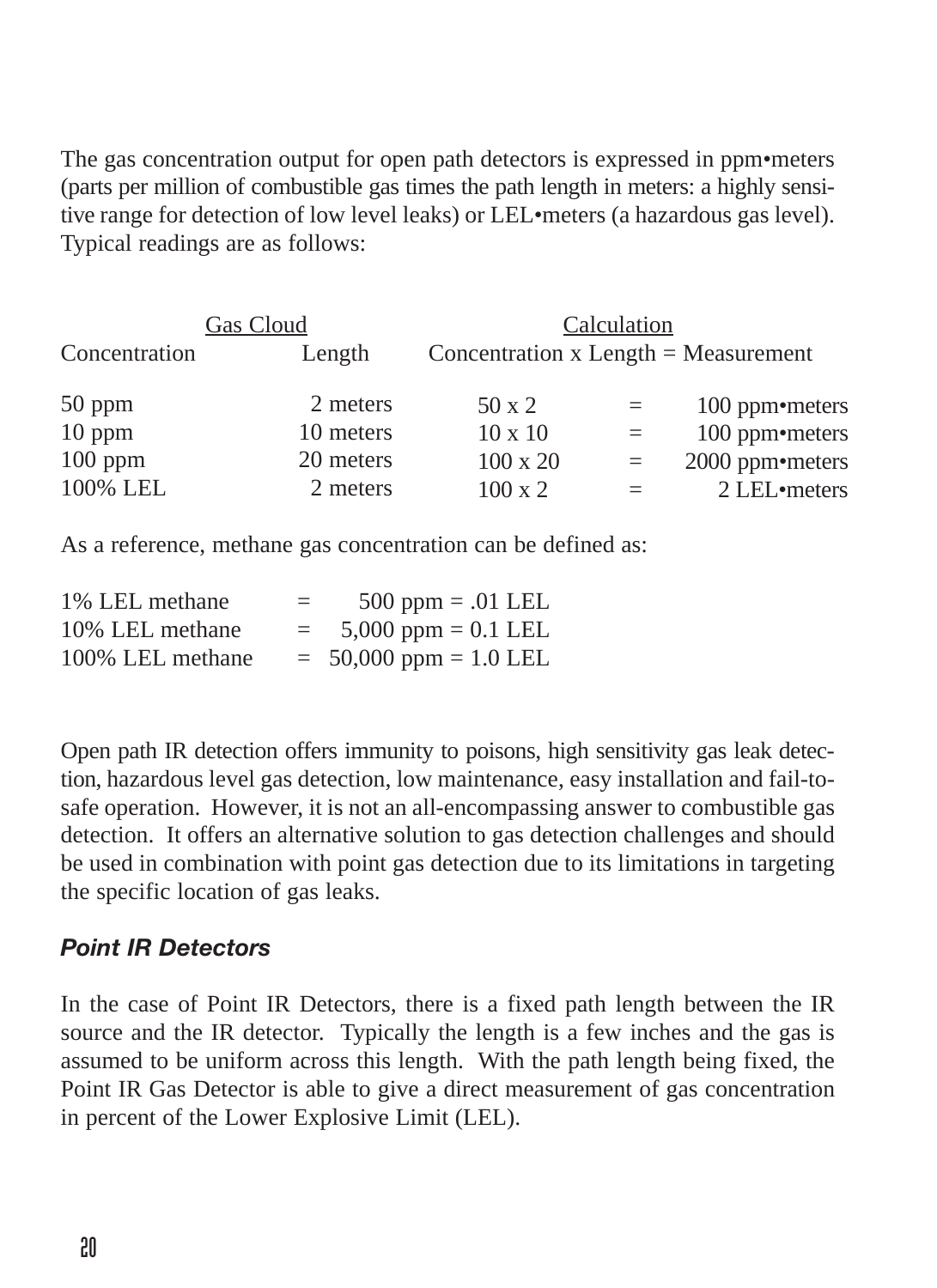

# Application

- **WE Hazard Assessment**
- ... Sensor Placement
- **WE Combustible Applications**

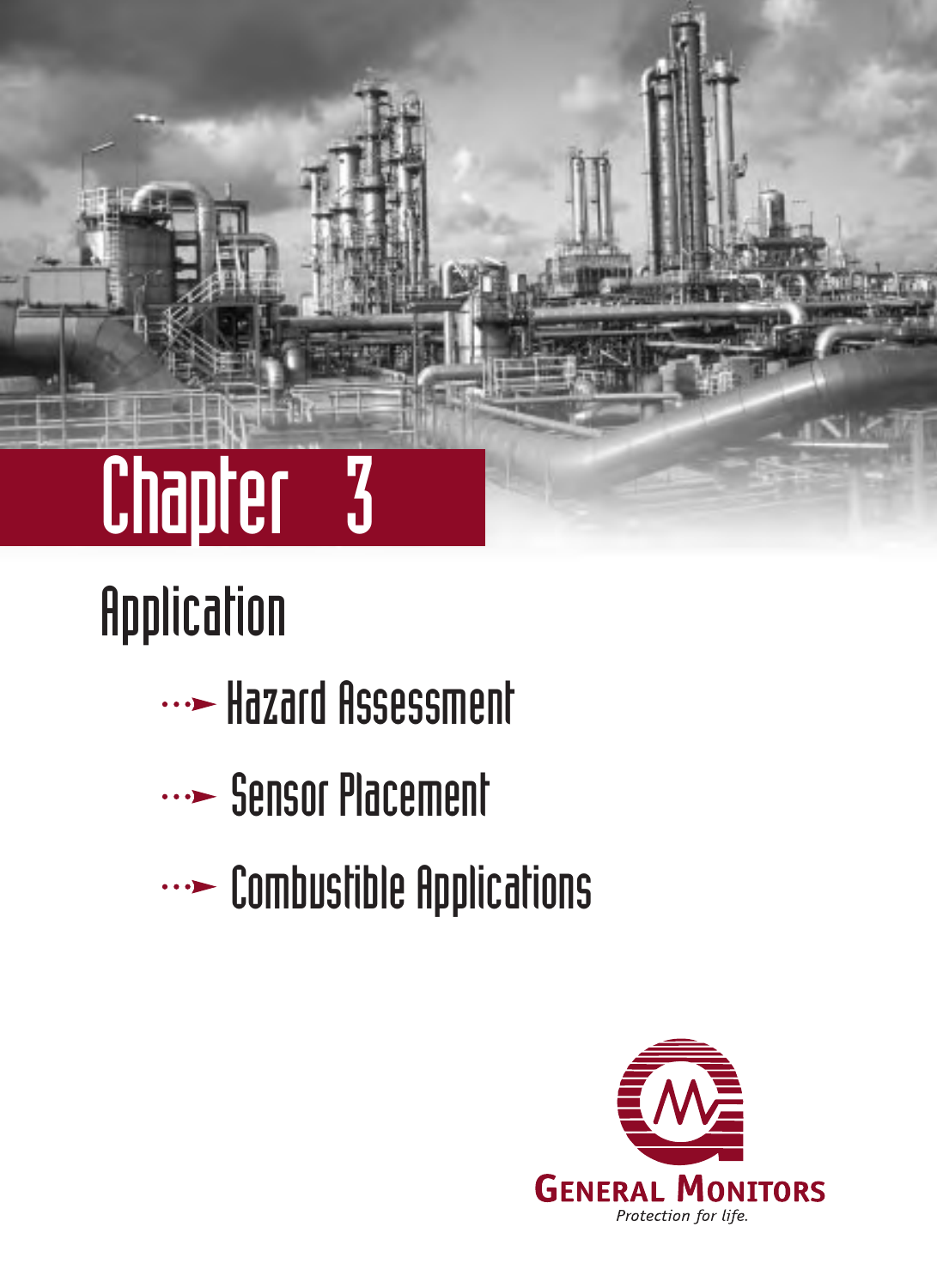# Application

### Hazard Assessment

A thorough hazard assessment should be performed prior to selection, purchase, and installation of a hazardous gas detection system. The goal of this assessment is to minimize the risks to lives and property by:

- Selecting the most appropriate gas detection equipment
- Locating the sensors at the most likely sources of potential gas leaks

Because of the complexity, sophistication and cost of today's monitoring systems, careful attention needs to be given to hardware selection. It is equally important that the system selected be located where it will adequately monitor the hazards involved. When performing the hazard assessment, the first step should be to establish the most likely sources of gas leaks. Plant ventilation is also a major consideration when planning and arranging a gas detection system. The entire ventilation system should be evaluated before locating sensing devices. The evaluation should involve both natural and forced air ventilation patterns within the plant. It is critical to understand how gases can be carried along natural air currents, as well as through the plant's ventilation system, to various areas of the facility.

Special attention should be paid to locations such as pits, alcoves, roof peaks, and dormers, which are frequently poorly ventilated, and where gas is likely to accumulate. Because ventilation needs and patterns differ from season to season, consider year-round ventilation patterns when planning and installing a monitoring system.

It is recommended that the applicable regulations be examined, including OSHA, NFPA, state and local codes, which will itemize the rules and guidelines for the hazards in question, and provide direction for gas detection and monitoring.

Changes within a facility should be considered when they occur. Construction within the plant, the use of new equipment and power shutdowns can affect air movement patterns. As a result, new demands may be placed on the monitoring system.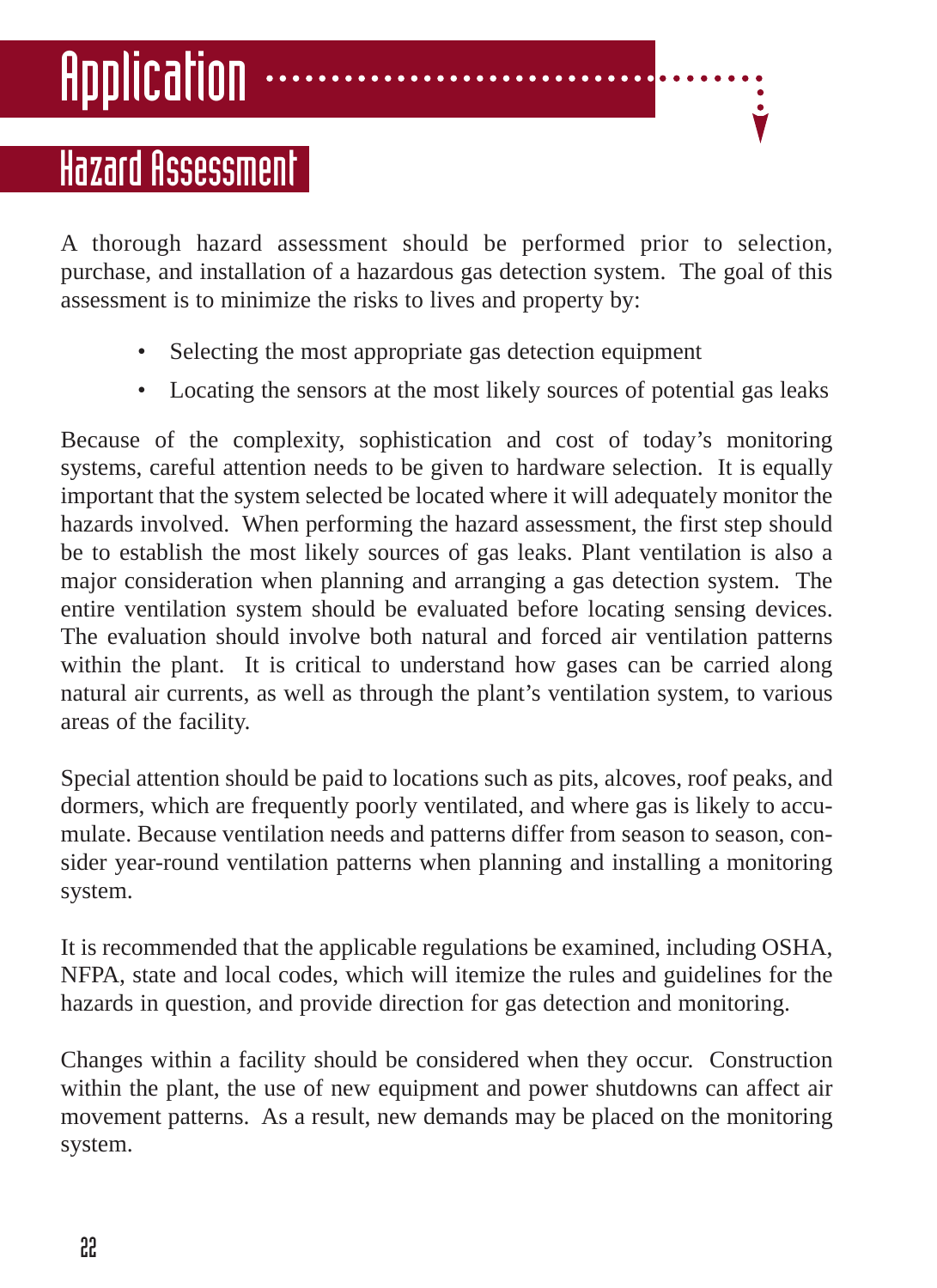When considering the design of a combustible gas detection system, it is important to select the correct product for the purpose intended. It is likely that a combination of point and open-path detection will be appropriate, so it is a good idea to discuss the selection with the chosen manufacturer.

To summarize, an analysis of the risk and equipment selection process will likely include:

- Potential leak sources
- Factors affecting rate and direction of gas diffusion when a leak occurs
- Density and other physical properties of the gas
- Detector environment, e.g., temperature, vibration, cleanliness, ventilation, etc.

### Sensor Placement

The placement of combustible gas detection sensors is dependent upon many factors, which can only be dealt with here in brief.

When approaching a potential combustible hazard situation, there are generally two ways to determine the location of sensors. One way is to place the sensors close to where a leak is most likely to occur. This utilizes gas detection as a maintenance function for leak detection. The second way is to place sensors near areas where a concentration of hazardous gas may accumulate as a result of the diffusion of a leaking gas or vapor. The density of the gas or vapor determines whether it tends to rise or fall, and is a primary factor in determining the number and location of the sensors.

The wiring of sensors in series is often considered for cost reduction purposes, however, such an approach will result in cumulative outputs, difficulty in the calibration of the sensors and a reduction in the degree of safety the sensors can provide. Furthermore, an open circuit in one sensor will result in the loss of output of all other sensors in the series. A preferable approach is to have the sensors independently monitored and powered. The selected output then can be reliably utilized to warn of the presence of gas and to determine its location.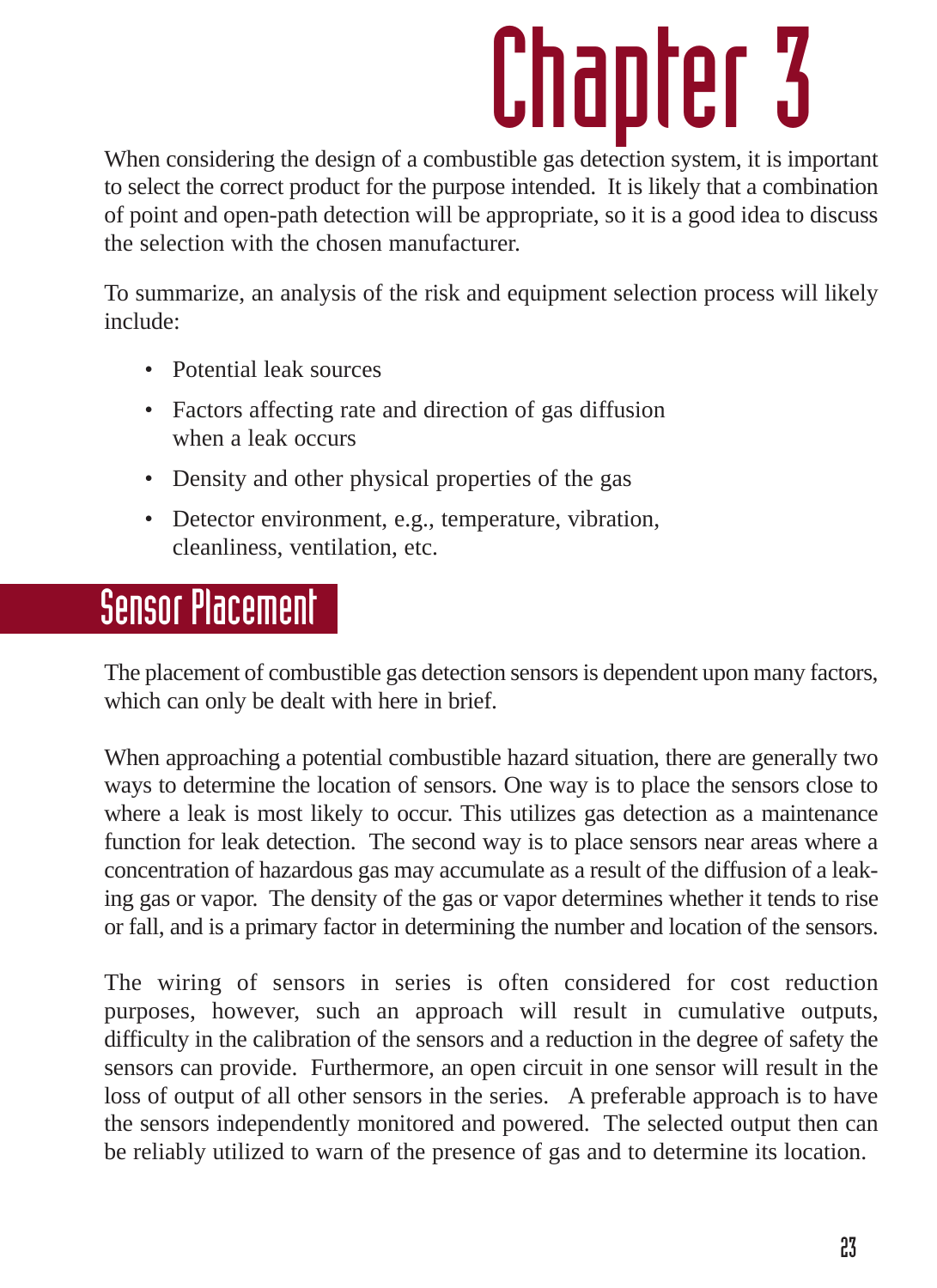Sensor locations should take due recognition of the manufacturer's stated temperature limits. Another factor that must be considered in sensor location is the amount of vibration to which the sensor may be exposed. For instance, installation near turbine engines or pumps may result in a vibration level damaging to the sensor. Furthermore, the natural resonant frequency of the sensor must be considered when evaluating the vibration characteristics of the location. The life of a sensor can be shortened significantly if resonance occurs between the sensor and the installation location.

When installing a sensor, proper instrument wiring practices must be observed. The sensor wiring should be separate from AC wiring. Most sensors are not affected by DC wiring, and therefore need not be shielded when mounted in close proximity to other DC applications. Wiring near high powered electric circuits, however, will most likely require shielding. When utilizing shielding, the wire should be grounded only at the controller or receiver end, and the outer braid must not contact the conduit or junction box. It is good engineering to always use shielded cable. Each sensor location should be checked and calibrated on a regular basis, using a calibration gas of known concentration. Typically this should be a 50% LEL mixture of gas or vapor. The frequency of inspection and the need for calibration is best determined by experience with the actual installation. The equipment manufacturer usually suggests intervals depending upon the application in question. In general, infrared detection requires less frequent calibration checks.

Sensors should be located so that they are accessible for calibration. If a sensor is not accessible, regular inspection and necessary calibration is unlikely to be performed. Sensors should be located where they will not be exposed to the possibility of immersion in water. Dust covers may be required for sensors that are located in particularly dirty environments and splashguards in areas where heavy rain is likely or where high-pressure wash-downs are performed. Catalytic sensors should be mounted with the sensor pointing downward while IR sensors should be mounted horizontally.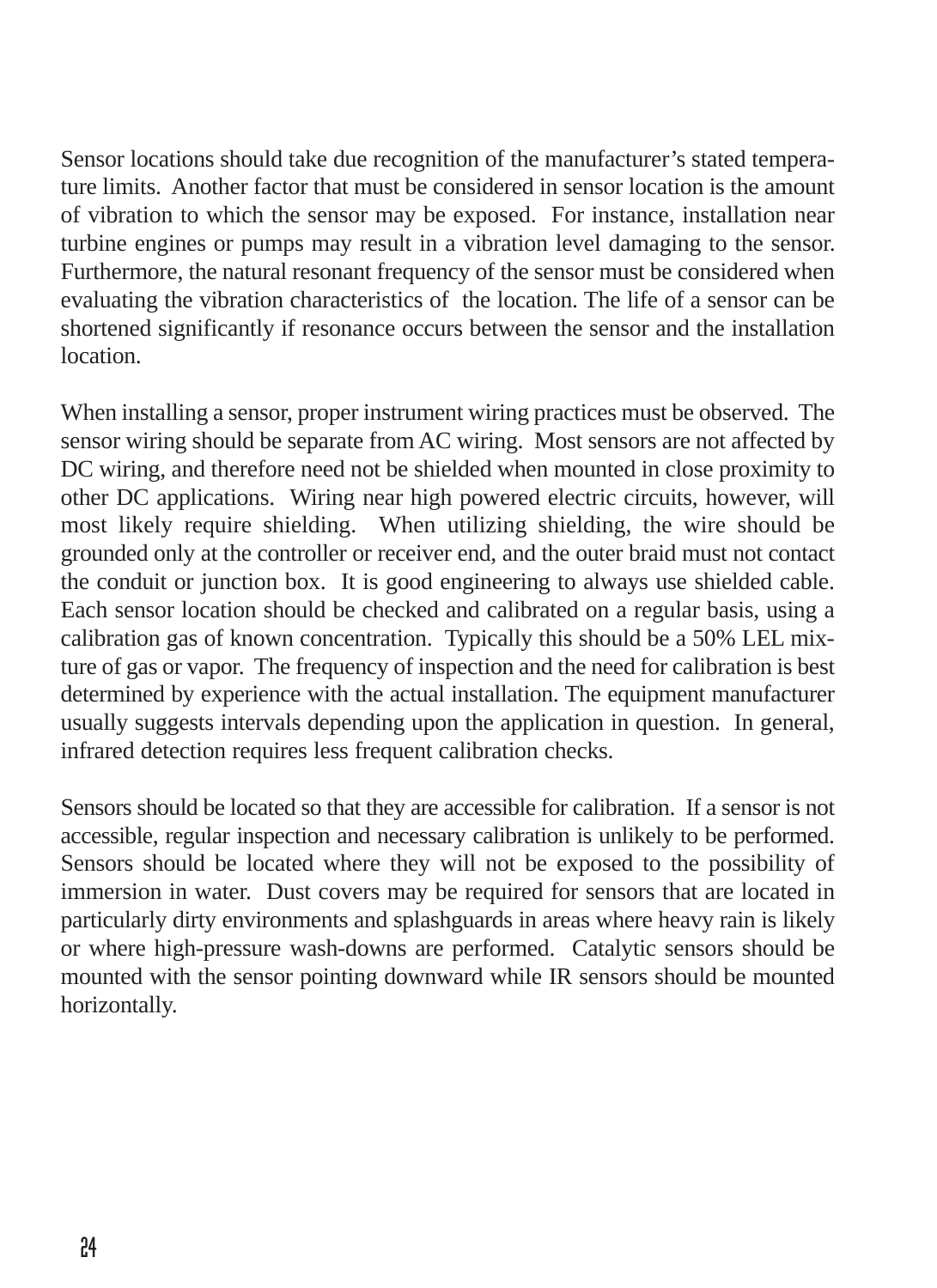| <b>Combustible Applications</b>                       |                                                                                                                                                                            |                                                           |                                     |  |  |  |
|-------------------------------------------------------|----------------------------------------------------------------------------------------------------------------------------------------------------------------------------|-----------------------------------------------------------|-------------------------------------|--|--|--|
| <b>Industry Segments</b>                              | <b>Application</b>                                                                                                                                                         | Gas                                                       | <b>Applicable</b><br><b>Sensors</b> |  |  |  |
| <b>Gas Pipelines</b><br><b>Product Pipelines</b>      | <b>Compressor Stations</b><br><b>Pumping Stations</b>                                                                                                                      | Methane<br>Propane, Pentane<br>Ethane, Crude Oil          | Catalytic Bead<br>Infrared          |  |  |  |
| Sewage Plants<br><b>Pollution</b>                     | Digestor Gas, Plant Sumps<br>or Plant Sewage Basins<br>monitoring for solvent<br>leaks or dumping                                                                          | Methane<br><b>Solvent Vapors</b>                          | Infrared                            |  |  |  |
| <b>Power Plants</b>                                   | Leaks at Crude Oil Heaters,<br>Pumps, Pressure Reducing<br>Stations, etc.                                                                                                  | Crude Oil<br>Methane                                      | Catalytic Bead<br>Infrared          |  |  |  |
| Insecticide<br>Manufacturers                          | Storage and filling of containers<br>of hydrocarbon based compounds                                                                                                        | Hydrocarbons                                              | Catalytic Bead<br>Infrared          |  |  |  |
| <b>Tank Farms</b>                                     | Protection against leaks,<br>breaks, spills                                                                                                                                | Gasoline, Benzene<br>Solvents, Crude Oil etc.             | Catalytic Bead<br>Infrared          |  |  |  |
| Warehouses                                            | Protection against leaks,<br>spills or breakage of storage<br>drums, tanks, etc.                                                                                           | Solvents, Oils, etc.                                      | Catalytic Bead<br>Infrared          |  |  |  |
| <b>Offshore Drilling</b><br>Platforms                 | Protection against accumulations<br>of flammable concentration of<br>gases in storage areas, control<br>rooms, living spaces, power<br>generating rooms, compressors, etc. | Methane, etc.                                             | Catalytic Bead<br>Infrared          |  |  |  |
| <b>Utility Tunnels</b>                                | Protection against accumulation<br>of gases and vapors                                                                                                                     | Methane, Gasoline<br>Solvents, etc.                       | Catalytic Bead<br>Infrared          |  |  |  |
| <b>Edible Oils</b>                                    | Monitoring leakage of gas used in<br>extraction of oil from soybeans,<br>sesame seeds                                                                                      | Hexane, Hydrogen,<br>Carbon Monoxide                      | Catalytic Bead<br>Infrared          |  |  |  |
| <b>Natural Gas</b><br><b>Processing Plants</b>        | Protection against hazardous<br>concentrations of gases in<br>unventilated areas                                                                                           | Methane                                                   | Catalytic Bead<br>Infrared          |  |  |  |
| Refineries and<br>Petrochemical<br><b>Plants</b>      | Instrument Houses. Protection<br>against bourdon tube rupture in<br>pressure recorders. Also leakage<br>of flowmeter transmitters.                                         | Methane, Propane,<br>Process Gases.<br><b>Waste Gases</b> | Catalytic Bead<br>Infrared          |  |  |  |
| Power Peaking<br>Plants                               | Gas burning turbine - generators.<br>Monitoring piping leaks,<br>turbine seals                                                                                             | Methane                                                   | Catalytic Bead<br>Infrared          |  |  |  |
| Mud Loggers                                           | Hydrogen Sulfide and<br>combustible gas monitoring                                                                                                                         | Hydrogen Sulfide,<br>Methane                              | Catalytic Bead<br>Infrared          |  |  |  |
| <b>Recording Tape</b><br>Manufacturers                | Solvent monitoring                                                                                                                                                         | Solvent Vapors                                            | Catalytic Bead<br>Infrared          |  |  |  |
| <b>LPG Storage</b>                                    | Combustible gas monitoring                                                                                                                                                 | Propane                                                   | Catalytic Bead<br>Infrared          |  |  |  |
| Solvent Storage<br>Areas of Manufact-<br>uring Plants | Combustible gas monitoring                                                                                                                                                 | <b>Solvent Vapors</b>                                     | Catalytic Bead<br>Infrared          |  |  |  |
| Aerosol Spray<br>Paint                                | Combustible gas monitoring                                                                                                                                                 | Paint Vapors                                              | Catalytic Bead<br>Infrared          |  |  |  |
| <b>Synthetic Leather</b><br>Manufacturers             | Combustible gas monitoring                                                                                                                                                 | Solvent Vapors                                            | Catalytic Bead<br>Infrared          |  |  |  |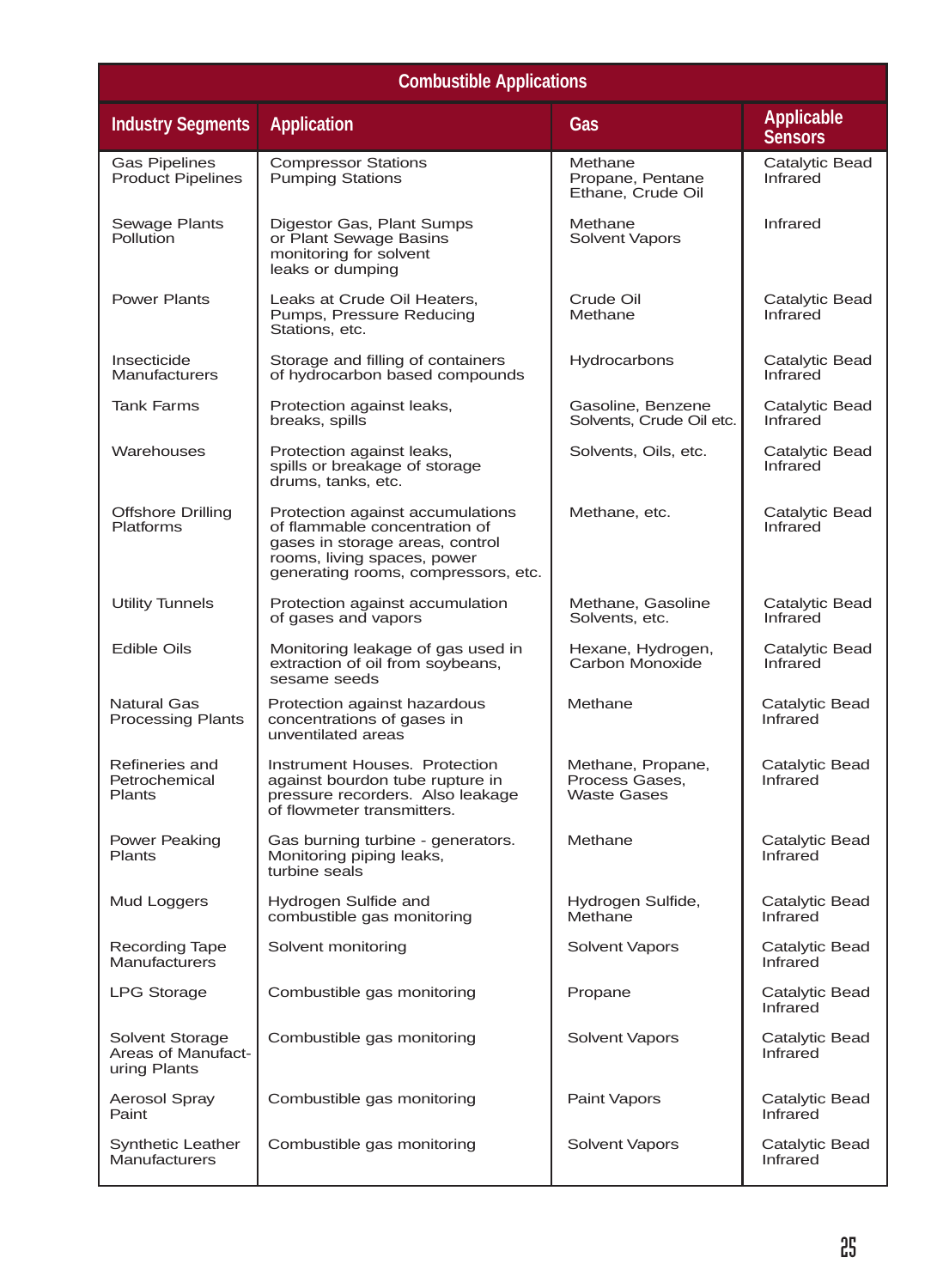| <b>Combustible Applications</b>             |                                                                                                                                 |                                  |                                     |  |  |  |  |  |  |
|---------------------------------------------|---------------------------------------------------------------------------------------------------------------------------------|----------------------------------|-------------------------------------|--|--|--|--|--|--|
| <b>Industry Segments</b>                    | <b>Application</b>                                                                                                              | Gas                              | <b>Applicable</b><br><b>Sensors</b> |  |  |  |  |  |  |
| Oil Tanker Pump                             | Monitoring concentration of<br>vapors resulting from oil leakage                                                                | Hot Crude and Fuel<br>Oil Vapors | Catalytic Bead<br>Infrared          |  |  |  |  |  |  |
| Power Plants                                | Hydrogen leaks, Generator<br>cooling                                                                                            | Hydrogen                         | Catalytic Bead                      |  |  |  |  |  |  |
| Margarine<br>Manufacturing                  | <b>Hydrogenation of Edible Oils</b><br>in manufacturing margarine                                                               | Hydrogen                         | Catalytic Bead                      |  |  |  |  |  |  |
| Semiconductor<br>Manufacturing              | Monitoring leakage of Hydrogen<br>used in manufacturing Silicone<br>Wafers                                                      | Hydrogen                         | Catalytic Bead                      |  |  |  |  |  |  |
| Printing Ink<br>Manufacturing               | Monitoring concentration of<br>solvent vapors                                                                                   | <b>Toluene Vapors</b>            | Catalytic Bead                      |  |  |  |  |  |  |
| Paint and Varnish<br>Manufacturing          | Solvent Vapor manufacturing                                                                                                     | Toluene and<br>other solvents    | Catalytic Bead                      |  |  |  |  |  |  |
| Vinyl Chloride<br>Manufacturing             | Vinyl Chloride spills or breaks.<br>NOTE: This is a difficult<br>application. Do not sell without<br>specific factory approval. | <b>Vinyl Chloride</b><br>Gases   | Catalytic Bead                      |  |  |  |  |  |  |
| Power Cable<br>Vaults                       | Leakage of combustible gases<br>from adjacent pipelines                                                                         | Methane                          | Catalytic Bead<br>Infrared          |  |  |  |  |  |  |
| <b>LNG Storage</b><br><b>Facilities</b>     | Leakage of LNG                                                                                                                  | Methane                          | Catalytic Bead<br>Infrared          |  |  |  |  |  |  |
| <b>LNG Liquifying</b><br>and Regasification | Combustible concentrations<br>of Methane in confined areas                                                                      | Methane                          | Catalytic Bead<br>Infrared          |  |  |  |  |  |  |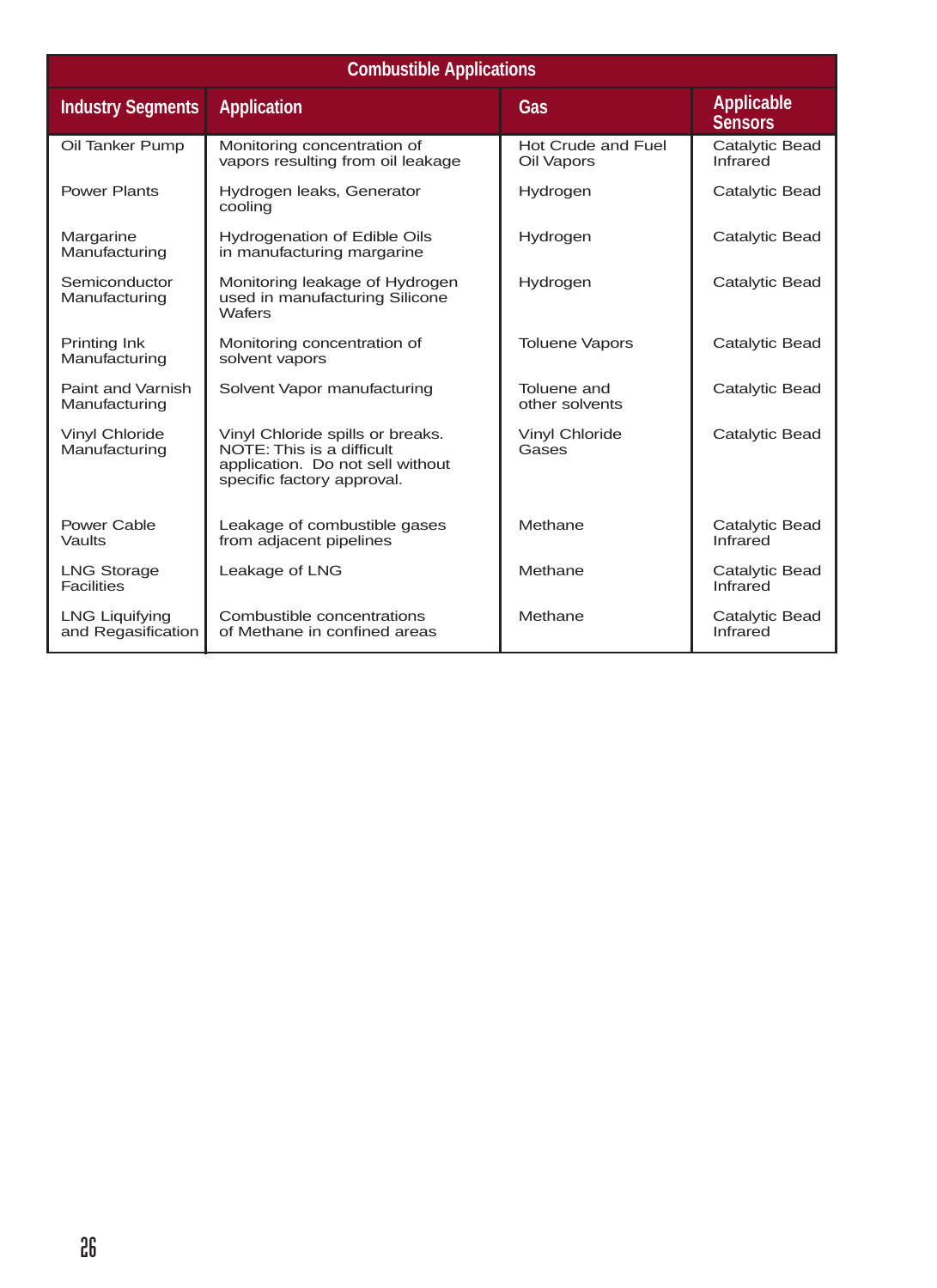## Area Classifications

- National Electric Code
- $\cdots$  International Electrotechnical Committee
- **WE Classification Comparison**

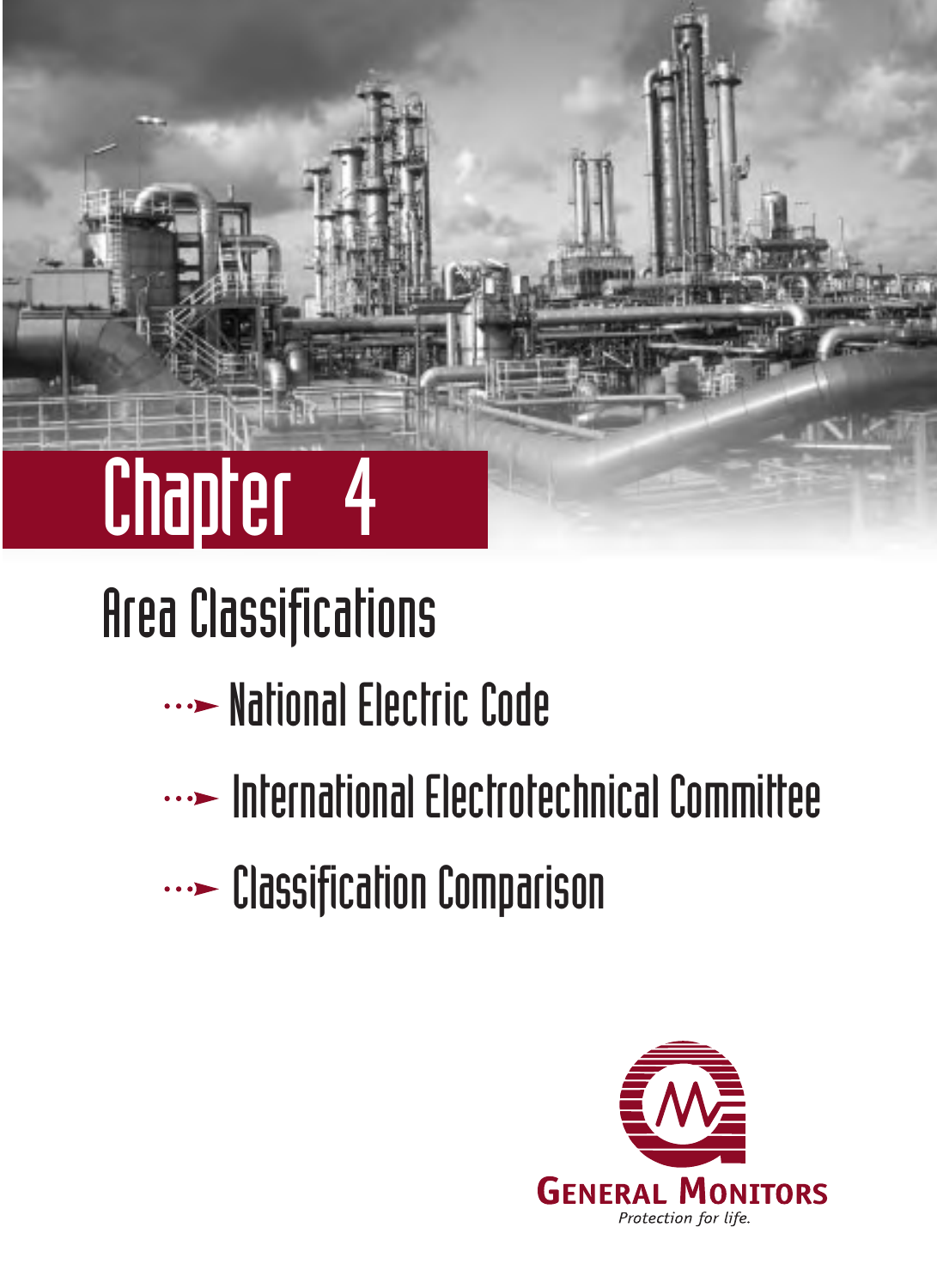# Area Classifications $\cdots$

## National Electric Code (NEC)

### *Class I*

Any location in which flammable gases or vapors are or may be present in the air in sufficient quantities to produce an explosive or ignitable mixture.

### *Class I, Division 1*

Locations in which:

- 1. Ignitable concentrations of flammable gases or vapors exist under normal operating conditions.
- 2. Ignitable concentrations of such gases or vapors may exist frequently because of repair or maintenance operations, or because of leakage.
- 3. Breakdown or faulty operation of equipment or process might release ignitable concentrations of flammable gases or vapors, and might also cause simultaneous failure of electrical equipment.

### *Class I, Division 2*

Locations in which:

- 1. Volatile liquids or flammable gases are handled, processed, or used, but in which the liquids, vapors, or gases will normally be confined in containers or closed systems from which they can escape only in the case of accidental rupture or breakdown of such containers or systems, or in case of abnormal operation of equipment.
- 2. Ignitable concentrations of gases or vapors are normally prevented by positive mechanical ventilation, and which might become hazardous through failure or abnormal operation of the ventilating equipment.
- 3. Is adjacent to a Class I, Division 1 location and to which ignitable gases or vapors might occasionally be communicated unless such communication is prevented by adequate positive pressure ventilation from a source of clean air, and effective safeguards against ventilation failure are provided.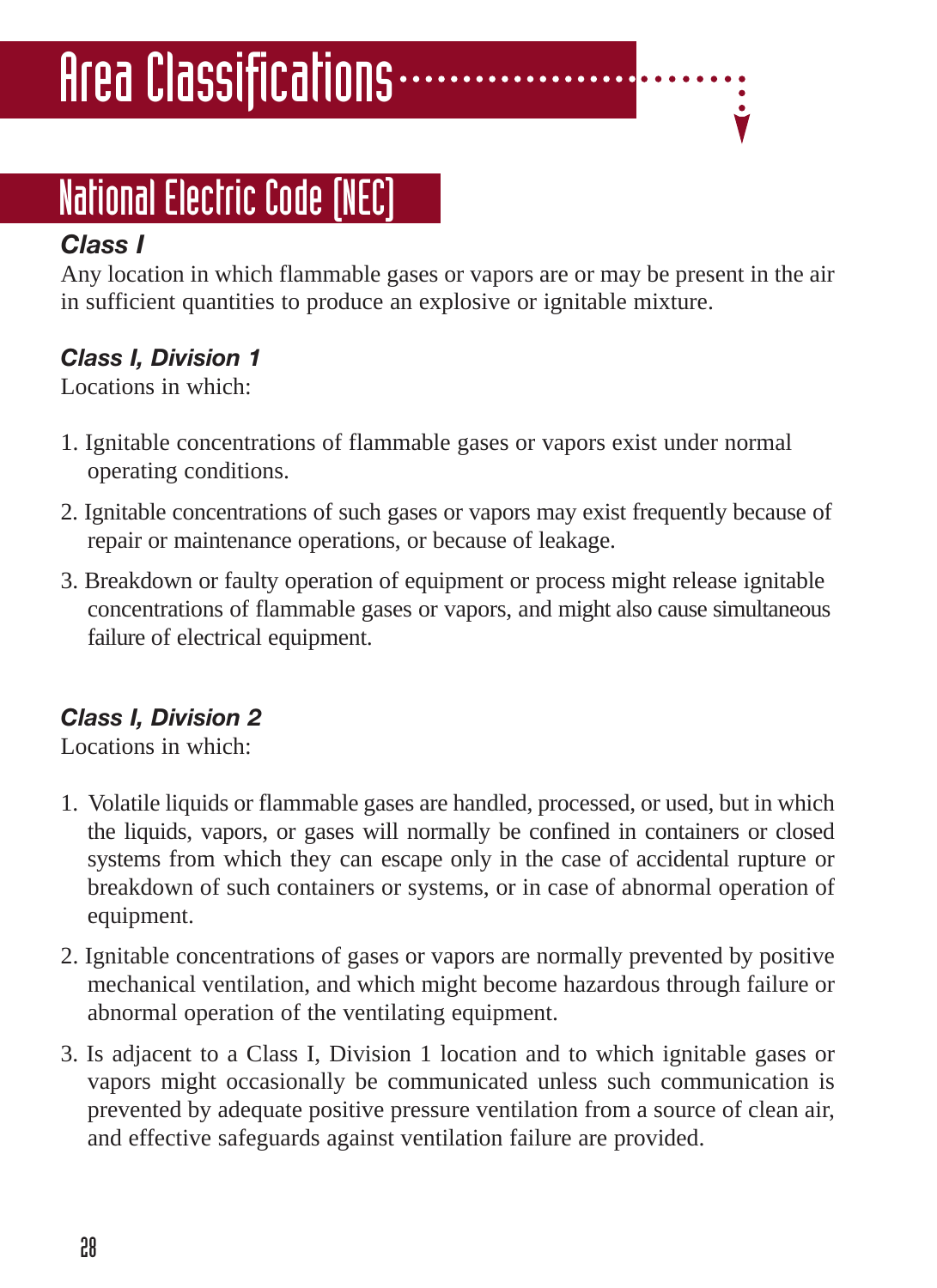### *Class II*

Any locations that are hazardous because of the presence of combustible dust.

### *Class III*

Any locations that are hazardous because of the presence of easily ignitable fibers or flyings, but in which such fibers or flyings are not likely to be in suspension in the air in quantities sufficient to produce ignitable mixtures.

### General Properties

Flammable gases and vapors are separated into four different atmospheric groups:

- *Group A -* atmospheres containing acetylene.
- *Group B -* atmospheres containing hydrogen, fuel and combustible process gases containing more than 30% hydrogen by volume, or gases or vapors of equivalent hazard (butadiene, ethylene oxide, propylene oxide, and acrolien).
- **Group C** atmospheres such as cyclopropane, ethyl ether, ethylene, or gases or vapors of equivalent hazard.
- *Group D -* atmospheres such as acetone, ammonia, benzene, butane, ethanol, gasoline, hexane, methane, natural gas, naphtha, propane, or gases or vapors of equivalent hazard.

### Flammable Dusts and Debris

Flammable dusts and debris are separated into three different atmospheric groups:

- *Group E -* atmospheres containing combustible metals regardless of resistivity, or other combustible dusts of similar hazard characteristics having resistivity of less than 102 ohms per centimeter.
- *Group F -* atmospheres containing carbon black, charcoal, coal or coke dusts which have more than 8% total volatile material or atmospheres containing these dusts sensitized by other materials so that they present an explosion hazard, and having resistivity greater than 102 ohms per centimeter but equal to or less than 108 ohms per centimeter.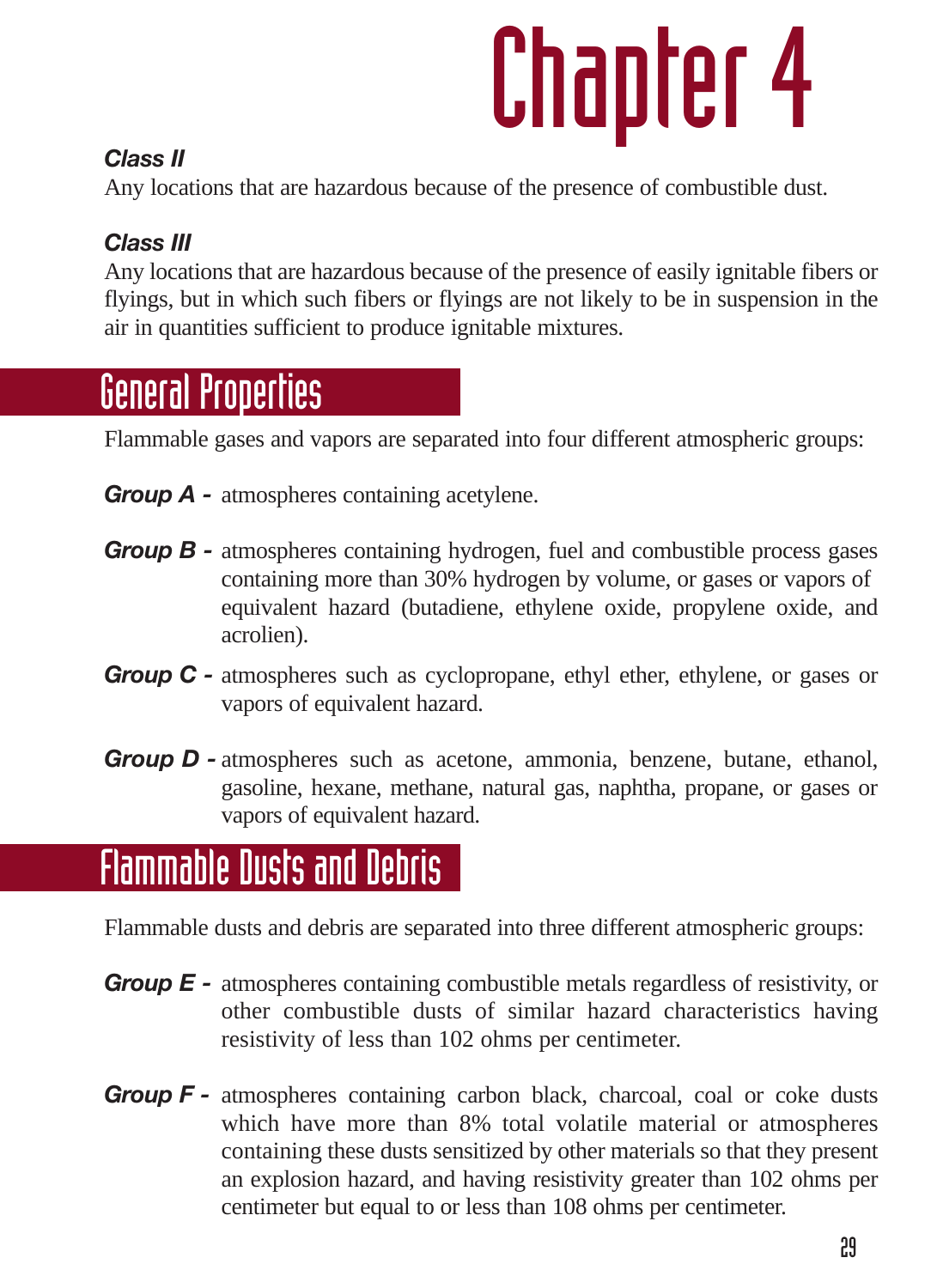*Group G -* atmospheres containing combustible dusts having resistivity greater than or equal to 108 ohms per centimeter.

### International Electrotechnical Committee (IEC)

The IEC is composed of approximately 40 countries including the United States. The purpose of the IEC is to establish standards for a wide variety of electrical products with the intent of encouraging international trade.

The IEC has assigned a technical committee, TC 31, to develop recommendations covering equipment, testing procedures and classification standards for areas where the potential for explosion exists because of flammable or explosive material present in the atmosphere.

Recommendations were based on explosion and ignition principles similar to those used to develop Articles 500-503 of the National Electrical Code. They can be found in IEC Publication 79, entitled, "Electrical Apparatus for Explosive Gas Atmospheres." This publication consists of several parts covering various apparatuses intended for use in hazardous locations. It also defines the guidelines for classifying hazardous areas. Instead of using Classes and Divisions, the areas are defined in terms of zones:

- *ZONE* **0** an area in which an explosive gas-air mixture is continuously present or present for long periods. Generally, most industrial users try to keep all electrical equipment out of Zone 0 areas.
- *ZONE* 1 an area in which an explosive gas-air mixture is likely to occur in normal operations.
- *ZONE* 2 an area in which an explosive gas-air mixture is not likely to occur and if it does, it is only for a short period of time.
- *ZONE 10 -* an explosive atmosphere, resulting from dust which is present continuously or for long periods of time.
- *ZONE 11 -* a short-lived explosive dust atmosphere from unsettling dust deposits.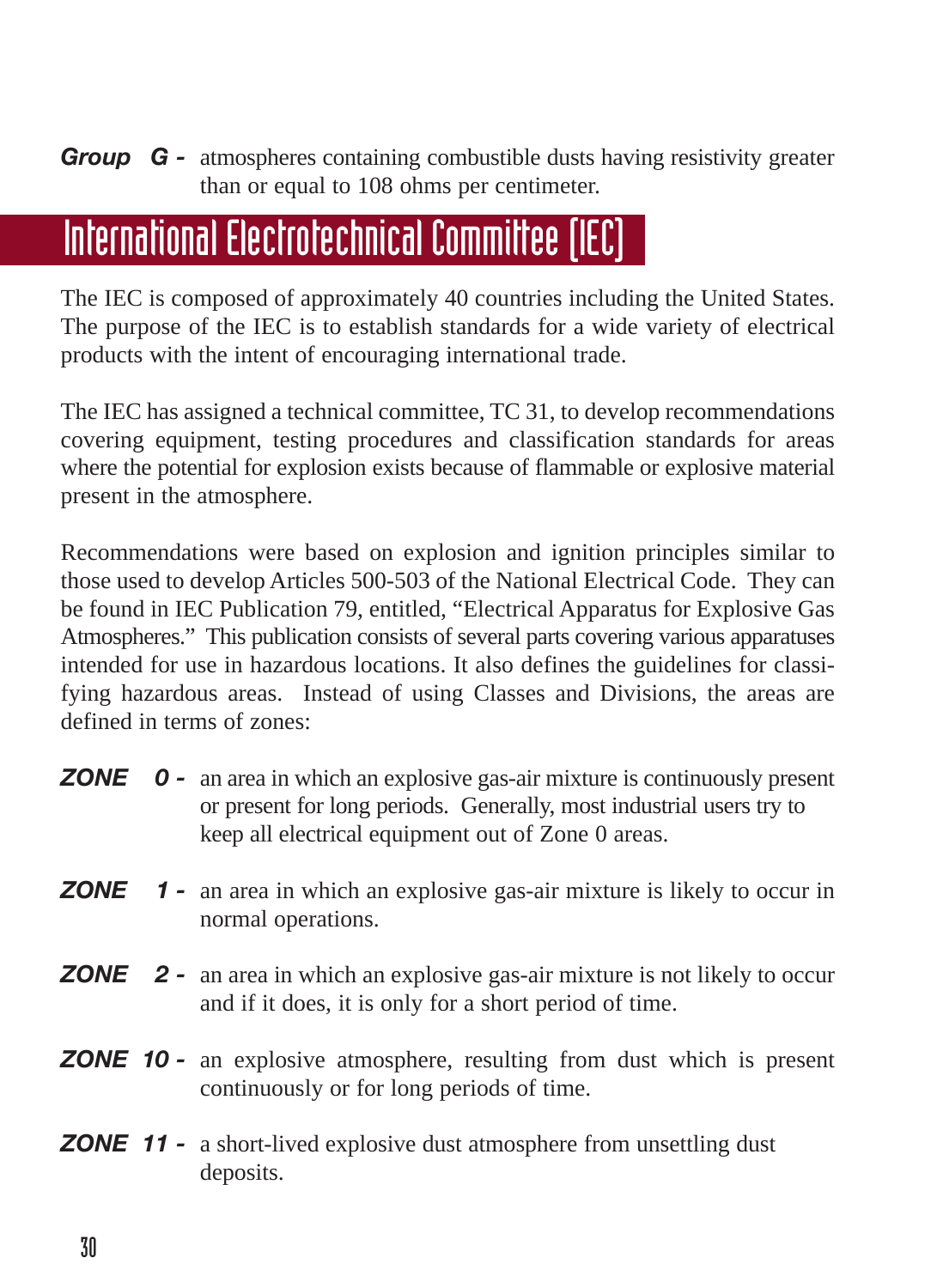## Classification Comparison

| <b>HAZARDOUS</b><br><b>MATERIAL</b> | <b>NEC</b><br><b>STANDARDS</b>         | <b>IEC EURONORM</b><br><b>STANDARDS</b> |
|-------------------------------------|----------------------------------------|-----------------------------------------|
| Gas or Vapor                        | Class I, Div. 1<br>Class I, Div. 2     | Zone 0 and 1<br>$Z$ one $2$             |
| Dust                                | Class II, Div. 1<br>Class II, Div. 2   | Zone $10$<br>Zone 11                    |
| Fibers and Flyings                  | Class III, Div. 1<br>Class III, Div. 2 | Zone $10$<br>Zone 11                    |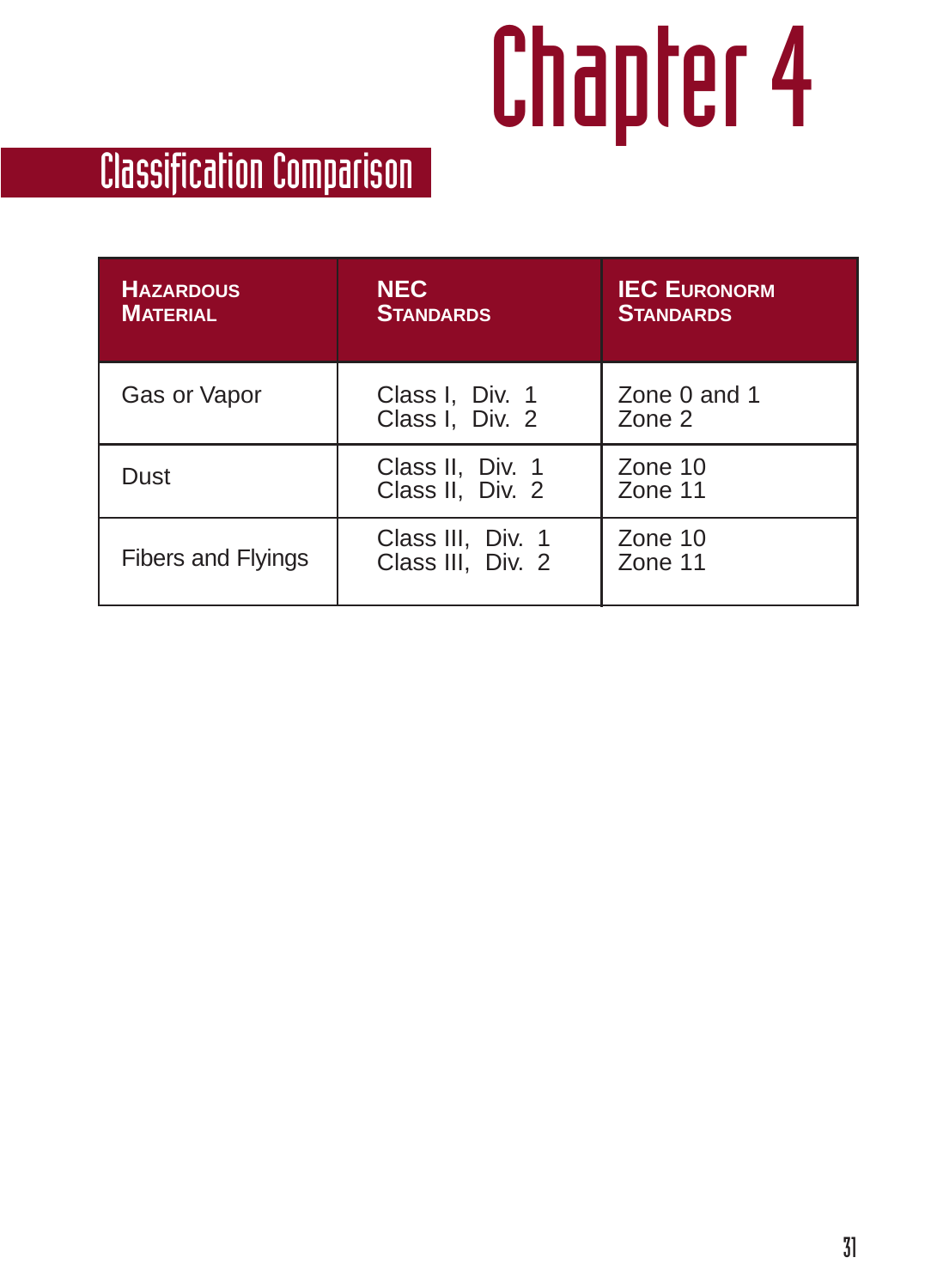

## $\cdots$  Terminology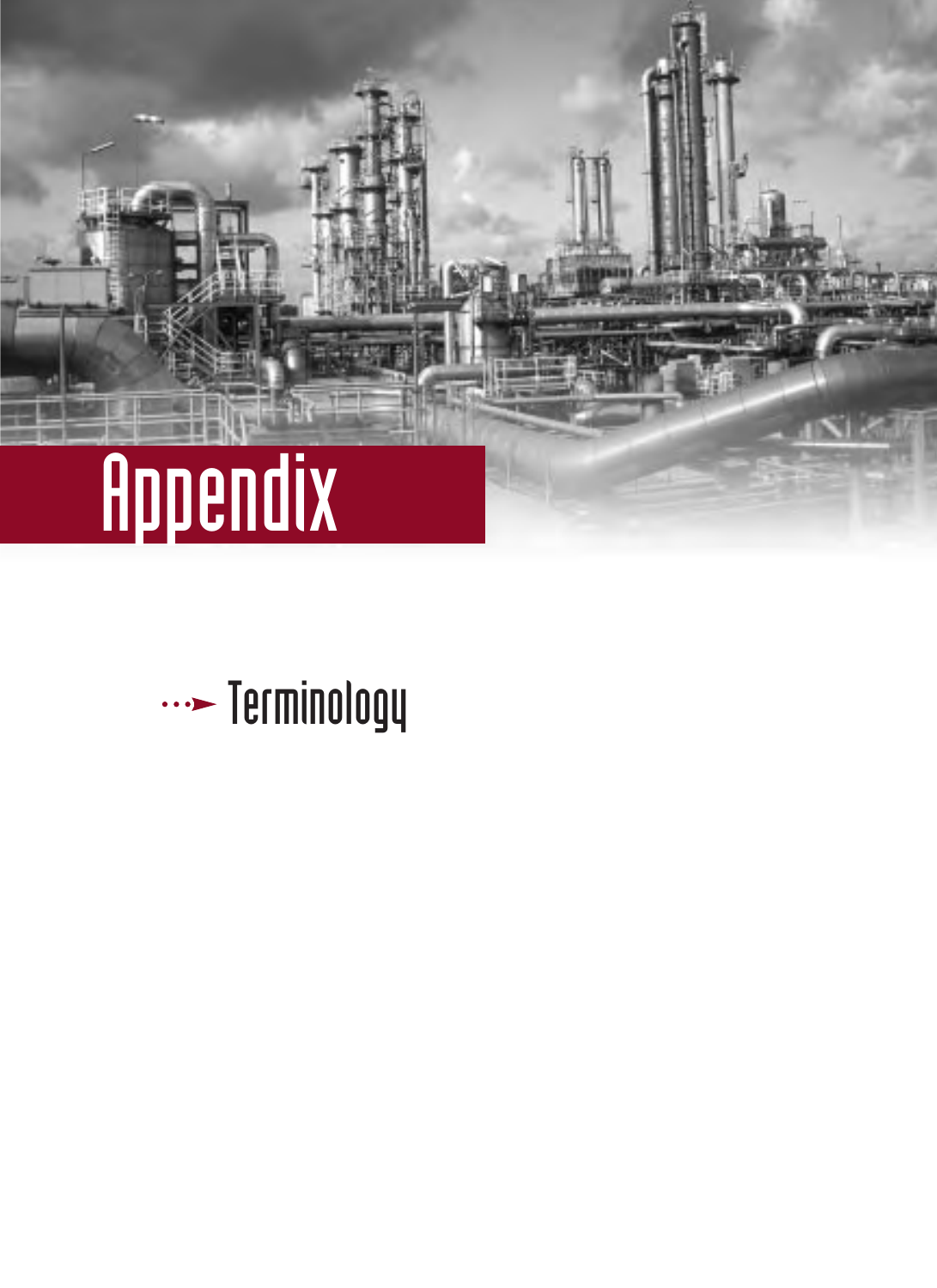## Terminology

### *Aerosol*

A colloidal system in which a gas, frequently air, is the continuous medium and particles of solids or liquids are dispersed in it. Aerosol thus is a common term used in connection with air pollution control. Settling velocity is very low so particles stay in suspension for long periods of time.

### *Analyzer*

Provides both quantitative and qualitative measurements of the composition of a mixture or compound. Not necessarily continuously.

### *Boiling Point*

At a given pressure, the temperature at which molecules move fast enough to escape from the liquid surface. Solvents with low boiling points generate more vapor at a given ambient temperature than those with high boiling points. They are said to be volatile and are a high risk to store and handle. Solvents with high boiling points produce little vapor unless they are at an elevated temperature. The fire risk is therefore lower.

### *Colloid*

A solid, liquid or gaseous substance made up of very small insoluble, nondiffusible particles that remain in suspension in a solid, liquid or gaseous medium of different matter.

### *Combustion*

The rapid oxidation of a substance involving heat and light.

### *Diffusion*

The movement of molecules away from a region of high concentration to a region of lower concentration. The term "diffusion" denotes the process by which molecules or other particles intermingle as a result of their random thermal motion. If an enclosure contains two gases, the lighter initially above, the heavier below, they will instantly begin to mingle because of their molecular motion.

### *Endothermic*

Characterized by or formed with absorption of heat.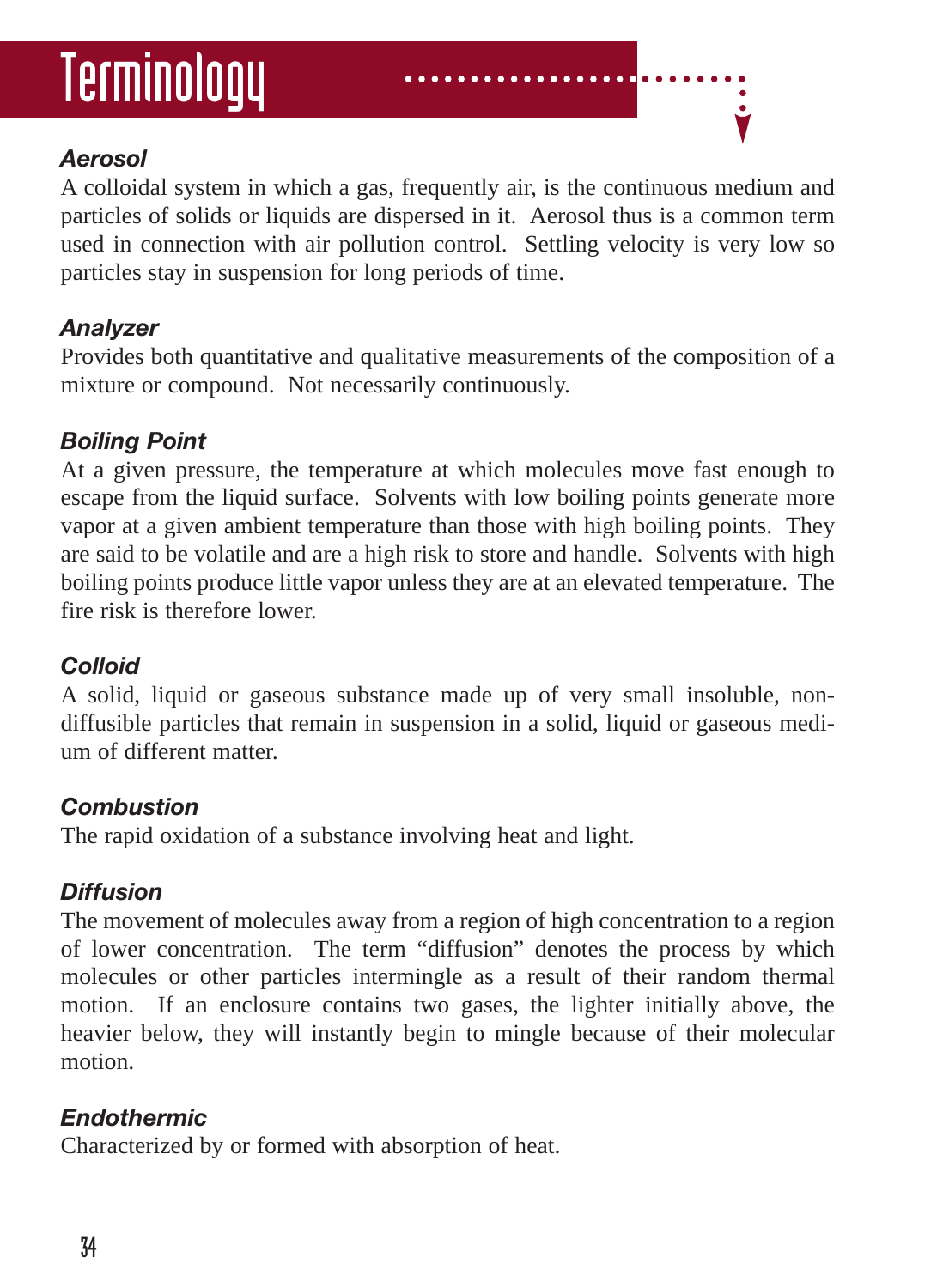# Appendix

### *Exothermic*

Characterized by or formed with evolution of heat.

### *Explosion*

Rapid, uncontrolled combustion process, which generates a high temperature, a large volume of gas and a pressure or shock wave.

### *Flammability Range*

Flammable gases/vapors have limits below, and above, which flame propagation does not occur. The volume below which flame propagation does not occur is called the Lower Explosive (or Flammable) Limit (LEL). Below this concentration the mixture is said to be too "lean" for a flame to propagate. The volume of gas/vapor in air above which a flame does not propagate is called the Upper Explosive Limit (UEL).

### *Flash Point*

The minimum temperature at which sufficient vapor is formed near the surface of the liquid to ignite it in the vessel in which it is contained. The lower the flash point, the greater the risk.

### *Gas*

A state of matter, in which the molecules move freely and consequently the entire mass tends to expand indefinitely, occupying the total volume of any vessel into which it is introduced. Gases follow, within considerable degree of fidelity, certain laws relating their conditions of pressure, volume, and temperature. Gases mix freely with each other, and they can be liquefied through compression or temperature reduction.

### *Monitor*

Provides a quantitative measurement, not qualitative. It measures continuously a condition that must be kept within prescribed limits. It does not differentiate between compounds.

### *Oxidation*

The increase in oxygen content of a molecule. If an element combines with oxygen, it is said to be oxidized.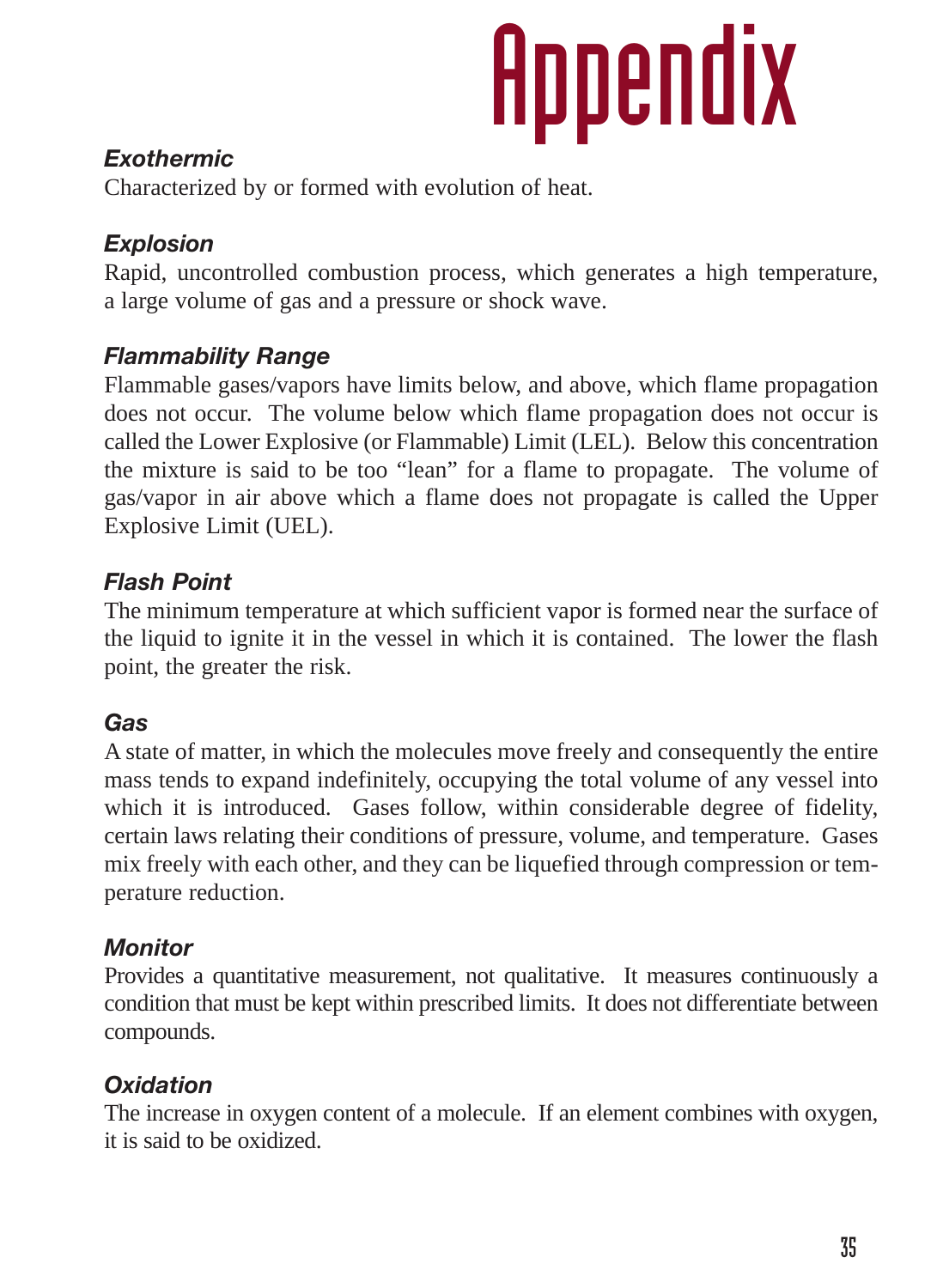#### *Propagate*

To spread from one place to another.

#### *Sensor*

Converts a gas or vapor concentration to an electrical signal output. It is a type of "transducer."

#### *Solvent*

The substance doing the dissolving, or present as the major component, in the formation of a solution.

#### *Spontaneous Ignition Temperature (SIT)*

The minimum temperature to which a hydrocarbon must be heated to promote an ignition, in the presence of air, without the application of flame or spark.

#### *Vapor and Vapor Pressure*

Used to distinguish a substance in the gaseous state, but below its boiling point temperature. If a pure liquid partly filling a closed container is allowed to stand, the space above it becomes filled with the vapor of the liquid, which develops a pressure. This vapor pressure increases up to a certain limit, depending upon the temperature, where it becomes constant, and the space is then said to be saturated.

#### *Vapor Density*

The weight of a volume of pure gas/vapor compared with an equal volume of dry air at the same temperature and pressure. A gas/vapor with a vapor density greater than 1 may travel at low levels to find a source of ignition. With a vapor density less than 1, the gas/vapor tends to rise. Air currents, temperature gradients and other ambient conditions can affect gas/vapor diffusion characteristics, often more than vapor density.